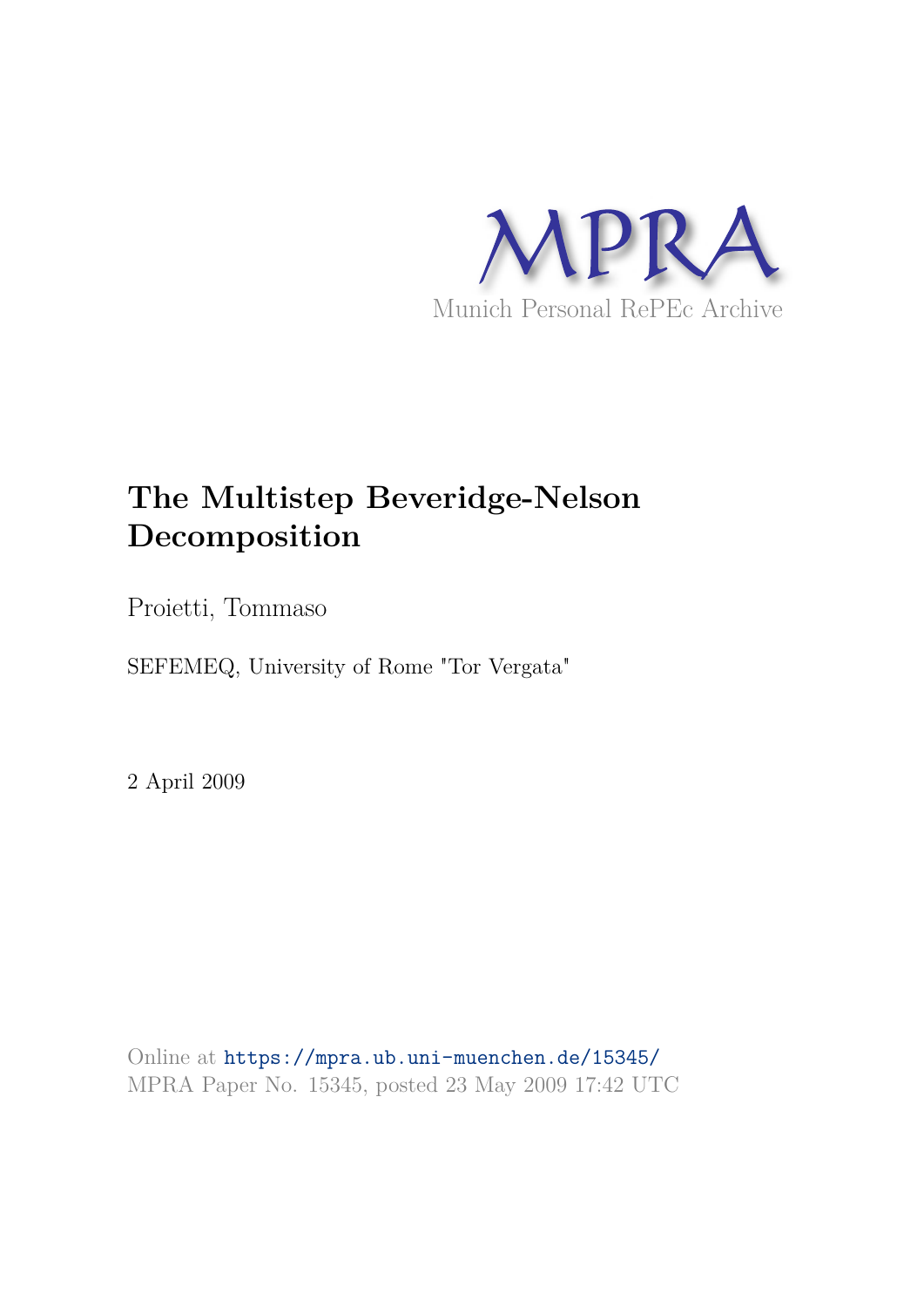# The Multistep Beveridge-Nelson Decomposition

Tommaso Proietti<sup>∗</sup> University of Rome "Tor Vergata"

#### **Abstract**

The Beveridge-Nelson decomposition defines the trend component in terms of the eventual forecast function, as the value the series would take if it were on its long-run path. The paper introduces the multistep Beveridge-Nelson decomposition, which arises when the forecast function is obtained by the direct autoregressive approach, which optimizes the predictive ability of the AR model at forecast horizons greater than one. We compare our proposal with the standard Beveridge-Nelson decomposition, for which the forecast function is obtained by iterating the one-step-ahead predictions via the chain rule. We illustrate that the multistep Beveridge-Nelson trend is more efficient than the standard one in the presence of model misspecification and we subsequently assess the predictive validity of the extracted transitory component with respect to future growth.

*Keywords:* Trend and Cycle. Forecasting. Filtering. *JEL codes:* C22, C52, E32.

<sup>∗</sup>Address for Correspondence: Dipartimento SEFEMEQ, Universita di Roma "Tor Vergata", Via Columbia 2, ` 00133 Rome, Italy. *E-mail*: tommaso.proietti@uniroma2.it. A preliminary version of this paper was presented at the 5-th Eurostat Colloquium on Modern Tools for Business Cycle Analysis, Luxembourg 29 Sept. - 1st Oct. 2008, and at the Econometrics Seminar in Leicester, 15 Feb. 2009.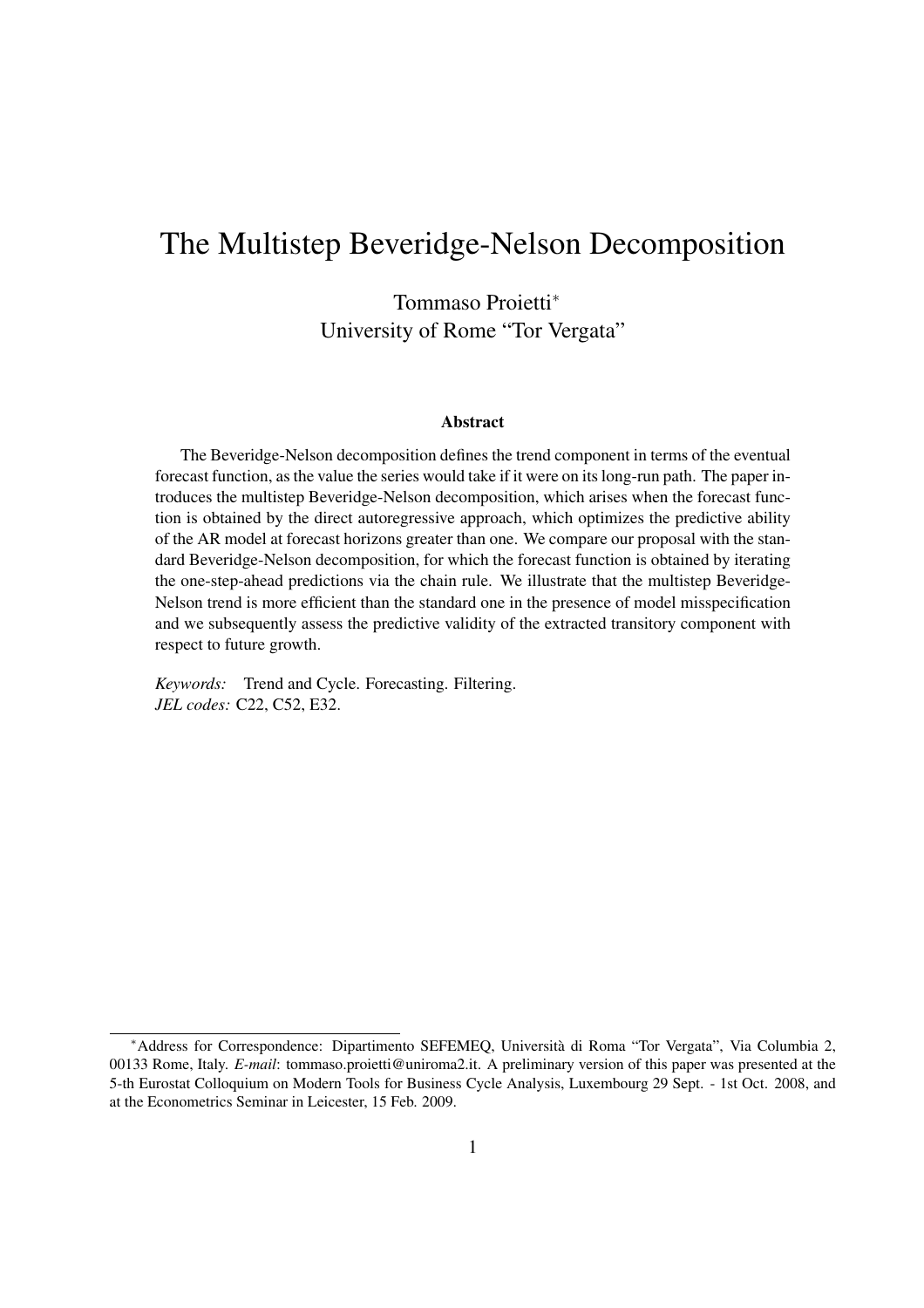# **1 Introduction**

The Beverigde-Nelson decomposition (BN, henceforth, Beveridge and Nelson, 1981), defines the trend component at time  $t$  as the value of the eventual forecast function at that time, or, equivalently, as the value that the series would take if it were on its long run path.

In the case of a difference stationary process with no drift, denoted  $X_t$ , such that the changes  $\Delta X_t = X_t - X_{t-1}$  are stationary, letting  $\mathcal{F}_t$  denote the information set available at time t, the long run prediction equals the current level plus all forecastable future changes:

$$
\lim_{l \to \infty} \mathbf{E}[X_{t+h}|\mathcal{F}_t] = \lim_{l \to \infty} \mathbf{E}[X_t + \sum_{j=1}^h \Delta X_{t+j}|\mathcal{F}_t]
$$
  
=  $X_t + \sum_{j=1}^\infty \mathbf{E}[\Delta X_{t+j}|\mathcal{F}_t].$ 

The resulting trend component is a random walk process, whereas the transitory component is a stationary process.

The role of the decomposition for characterizing the nature of macroeconomic fluctuations, and its relation to other unobserved components models, are discussed in Watson (1986), Morley, Nelson and Zivot (2003), Proietti (2006), Oh, Zivot and Creal (2008), and Morley (2009), among others. A recent issue of the Journal of Econometrics (JoE, Volume 146, Issue 2, October 2008), celebrating the 25th anniversary of the publication of the Beveridge and Nelson paper, featured some interesting extensions of this result in various directions.

One important finding, also remarked by the paper by Nelson (2008) opening the JoE issue, is that most of the variation in macroeconomic time series can be ascribed to permanent shocks, which are largely unpredictable, whereas the transitory component has very little amplitude. In particular, Nelson tests the predictive validity of the BN cycle, as well as other model-based cycle measures, with respect to future growth. It turns out that for U.S. real Gross Domestic Product (GDP), all the cyclical measures have little value for predicting economic growth in real time, and neither outperforms the BN cycle, which is significantly and negatively correlated with onequarter-ahead output growth.

The univariate BN trend is typically obtained from a parametric model that is estimated by minimizing the one-step-ahead prediction error variance. The forecast of the future changes are obtained by iterating the one-step-ahead predictor, using the chain rule for multistep forecasting. When the model for  $\Delta X_t$  is ARMA exact computational algorithms based on the state space representation of the ARMA model are available; see Proietti (1995) and Morley (2002). Under model and parameter uncertainty, the iterated predictor can be seen at best as an approximation to the conditional expectation of the future change,  $E[\Delta X_{t+j}|\mathcal{F}_t]$ , which is the optimal predictor for a symmetric square loss function. A better approximation could be provided by the so-called direct predictor, which optimizes the forecasting ability at a longer run horizon. Hence, reduced form models are short-run forecasting tools, and they may not be appropriate for forecasting the long-run.

The objective of this paper is to propose the multistep BN decomposition, which is the BN decomposition that arises when reference model is linear autoregressive and the out of sample predictions are obtained by the so-called direct method. As matter of fact, the notion of the BN decomposition is tightly bound up with long-run forecasting and a forecasting rule that optimizes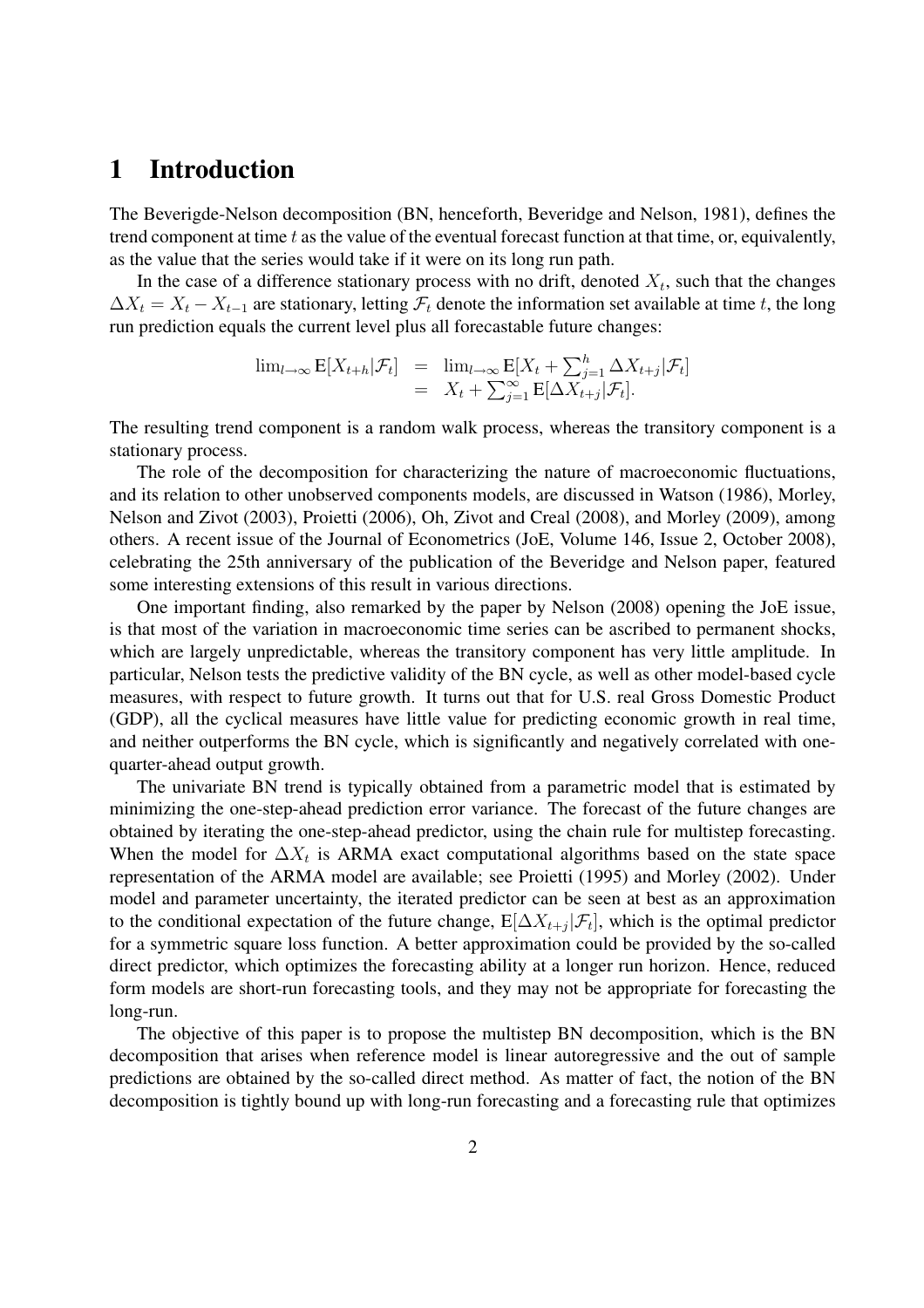the predictability at longer horizons may be more suitable for the task of extracting the trend from a time series. A difference with the standard BN decomposition obtained from an autoregressive model for  $\Delta X_t$  would emerge in the case of model misspecification, when the direct method is know to provide a better approximation to the true expectation  $E[\Delta X_{t+j}|\mathcal{F}_t].$ 

The paper sets off by reviewing the theory of forecasting using the direct and iterated predictors for difference stationary processes (section 2). The multistep BN decomposition is introduced and illustrated in section 3. Section 4 deals with the possibility of defining a two-sided symmetric filter for estimating the trend. In section 5 we present the estimation methodology. Section 6 provides two empirical illustration concerning the U.S. gross domestic product and monthly inflation; in the second case, the direct method produces a significant increase in predictive accuracy at horizons greater than a year and estimates smoother trends. Following Cogley (2002) and Nelson (2008) we then validate the BN cycles obtained by the indirect and direct AR methods by the effectiveness by which they predict future growth. In section 7 we summarize the contribution of the paper and draw our conclusions.

## **2 Direct and iterated forecasting**

Let us assume that  $\Delta X_t = X_t - X_{t-1}$  is a stationary zero mean process. Two important linear predictors of the levels or the series, the *direct* (labelled by D henceforth) and *iterated* predictors (labelled by I), are obtained by the following projection (see Marcellino, Stock and Watson, 2008):

$$
X_{t+h} = X_t + \sum_{j=1}^p \phi_{jh}^{(i)} \Delta X_{t-j+1} + \epsilon_{t+h|t}^{(i)}, \ \ i = D, I,
$$
 (1)

where  $\epsilon_{t+1}^{(i)}$  $t_{th}|t$  denotes the h-steps ahead prediction error. The two predictors use the same information set, represented by the vector  $\Delta X'_t = [\Delta X_t, \ \Delta X_{t-1}, \dots, \Delta X_{t-p+1}]$ , but differ in the definition of the coefficients  $\phi_{jh}^{(i)}$ .

The *direct* predictor of the levels  $X_{t+h}$  arises from the direct projection of  $\Delta_h X_{t+h} = X_{t+h} - X_t$ on  $\Delta X_t$ ; it can be expressed as  $X_{t+h|t}^{(D)} = X_t + \Delta_h X_{t+h}^{(D)}$  $t_{t+h|t}^{(D)}$ , where  $\Delta_h X_{t+h|t}^{(D)} = \sum_{j=1}^p \phi_{jh}^{(D)} \Delta X_{t-j+1}$ , and the coefficients minimize the  $h$ -step ahead mean square forecast error,

$$
MSEE_D(h, p) = E[(X_{t+h} - X_{t+h|t}^{(D)})^2].
$$

Notice that this is different from the direct predictor of the *changes*  $\Delta X_{t+h}$ , which arises from projecting  $\Delta X_{t+h}$  onto  $\Delta \mathbf{X}'_t$ .

The *indirect* (or *iterated*) predictor is obtained from the  $AR(p)$  model by iterating the one-stepahead predictor via the chain rule, so as to obtain forecasts of all the intermediate future changes  $\Delta X_{t+k}$ , for  $k = 1, \ldots, h$ , which are combined to yield:  $X_{t+h|t}^{(I)} = X_t + \sum_{k=1}^{h} \Delta X_{t+h}^{(I)}$  $t+k|t$ , where  $\Delta X_{t+k|t}^{(I)} = \sum_{j=1}^p \phi_{j1}^{(I)} \Delta X_{t+l}^{(I)}$  $t_{t+k-j|t}^{(I)}$  (with  $\Delta X_{t+k-j|t}^{(I)} = \Delta X_{t+k-j}$ , if  $j \ge k$ ), and the coefficients  $\phi_{i1}^{(I)}$  $j_1^{(I)}$ ,  $j = 1, ..., p$ , minimize MSFE $_D(1, p) = E[(X_{t+1} - X_{t+1}^{(I)})]$  $[t_{t+1|t}^{(I)})^2$  =  $E[(\Delta X_{t+1} - \Delta X_{t+1}^{(I)})$  $_{t+1|t}^{(I)}$  $)^2$ . Obviously,  $\phi_{j1}^{(I)} = \phi_{j1}^{(D)}$  $j_1^{(D)}$ . From the application of the chain rule we can express the indirect predictor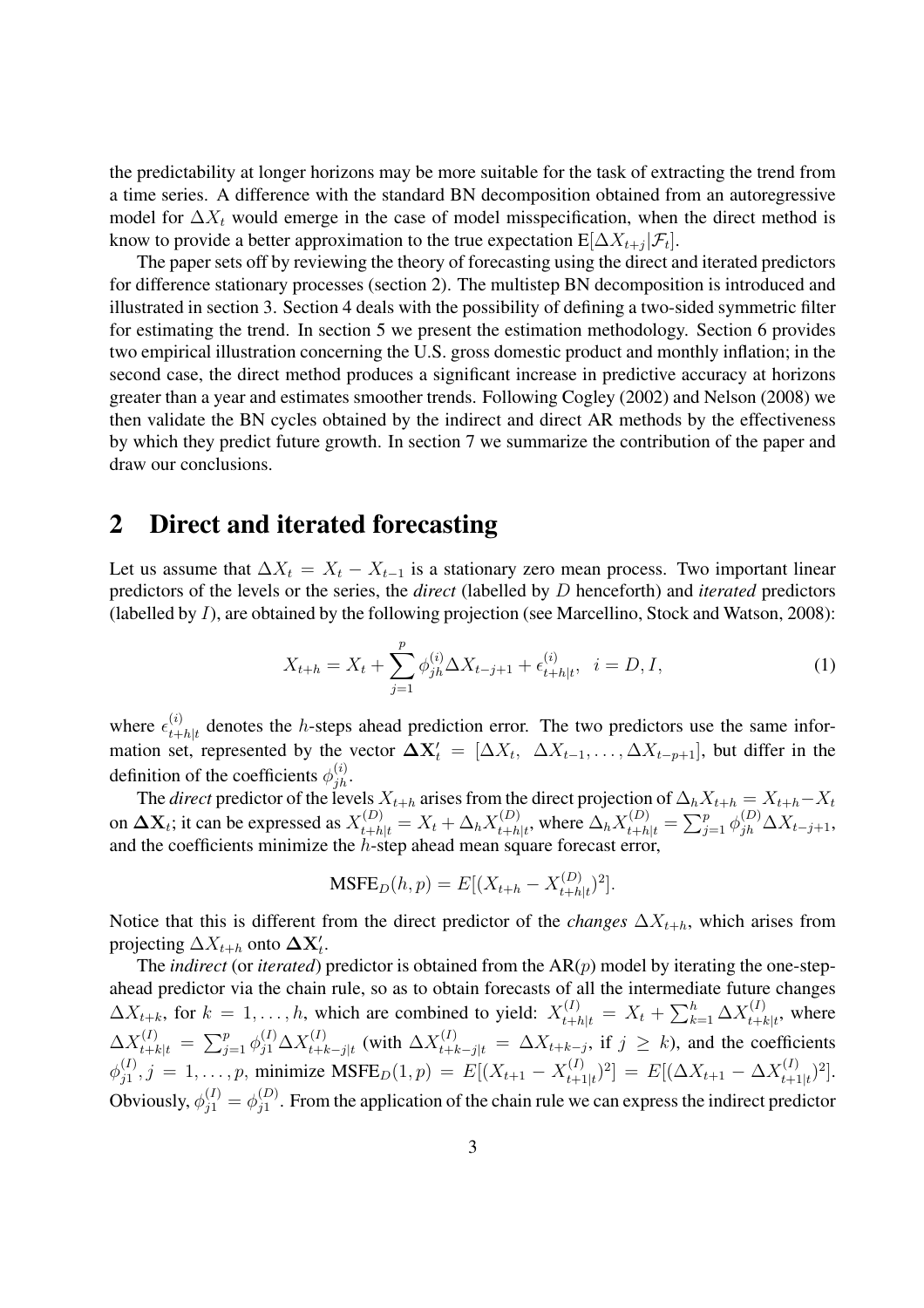as  $X_{t+h|t}^{(I)} = X_t + \sum_{j=1}^p \phi_{jh}^{(I)} \Delta X_{t+j-1}$ , where  $\phi_{jh}^{(I)}$  are the iterated AR multistep coefficients (which will be defined more properly in a later section).

There is a vast and well established literature comparing the performance of the two predictors for the purpose of forecasting more than one step ahead, not exclusively in the AR case. We refer to Chevillon (2007) for a comprehensive survey of the literature. The seminal paper by Cox (1961) concerned multistep estimation of a first order integrated moving average model, yielding exponential smoothing forecasts. Other essential references are Findley (1983), Weiss (1991), Tiao and Xu (1993), Tiao and Tsay (1994), Clements and Hendry (1996), and Ing (2003, 2004). In a recent paper, Marcellino, Stock and Watson (2008) carry out an extensive real time multistep forecasting exercise comparing the performance of the direct and the iterated predictors for a set of U.S. macroeconomic time series. Their main finding is that, despite the theoretical superiority of the direct forecasts, the iterated predictor stands out as a winner.

The differences between the two predictors lie in the AR coefficients  $\phi_{jh}^{(i)}$ . For the direct predictor,  $i = D$ , the coefficients  $\phi_h^{(D)} = [\phi_{1h}^{(D)}]$  $\phi_{1h}^{(D)}, \ldots, \phi_{ph}^{(D)}$ ' are obtained by minimizing MSFE $_D(h, p)$ with respect to  $\phi_h^D$  $h<sup>D</sup>$ . The optimization problem leads to the following linear system of equations:

$$
\Gamma \phi_h^{(D)} = \gamma_h,\tag{2}
$$

with

$$
\mathbf{\Gamma} = \begin{bmatrix} \gamma(0) & \gamma(1) & \cdots & \gamma(p-1) \\ \gamma(1) & \gamma(0) & \ddots & \gamma(p-2) \\ \vdots & \ddots & \ddots & \vdots \\ \gamma(p-1) & \gamma(p-2) & \cdots & \gamma(0) \end{bmatrix}, \gamma_h = \begin{bmatrix} \gamma(1) + \cdots + \gamma(h) \\ \gamma(2) + \cdots + \gamma(h+1) \\ \vdots \\ \gamma(p) + \cdots + \gamma(h+p-1) \end{bmatrix}.
$$

Notice that, from

$$
\boldsymbol{\gamma}_h = \boldsymbol{\gamma}_{h-1} + \boldsymbol{\gamma}^{(h)}, \boldsymbol{\gamma}^{(h)} = \begin{bmatrix} \gamma(h) \\ \gamma(h+1) \\ \vdots \\ \gamma(h+p-1) \end{bmatrix}, h = 2, \ldots, \boldsymbol{\gamma}_1 = \boldsymbol{\gamma}^{(1)},
$$

it follows

$$
\phi_h^{(D)} = \phi_{h-1}^{(D)} + \phi^{(h)}, \qquad \phi^{(h)} = \Gamma^{-1} \gamma^{(h)}.
$$
 (3)

Bondon (2001) and Brockwell and Dahlhaus (2004) provide generalized Levinson–Durbin recursions for computing the coefficients  $\phi^{(h)}$ , which operate both on the order p and the forecast lead h.

The iterated method obtains the coefficients  $\phi_{jh}^{(I)}$ ,  $j = 1, \ldots, p$ , in (1) recursively from the onestep-ahead coefficients, which are in turn obtained from the linear system  $\phi_1^{(I)} = \phi_1^{(D)} = \Gamma^{-1} \gamma_1$ :

$$
\boldsymbol{\phi}_h^{(I)'} = \mathbf{e}_1'(\mathbf{I}-\mathbf{T}^h)(\mathbf{I}-\mathbf{T})^{-1}\mathbf{T} = \mathbf{e}_1' \sum_{j=1}^h \mathbf{T}^j
$$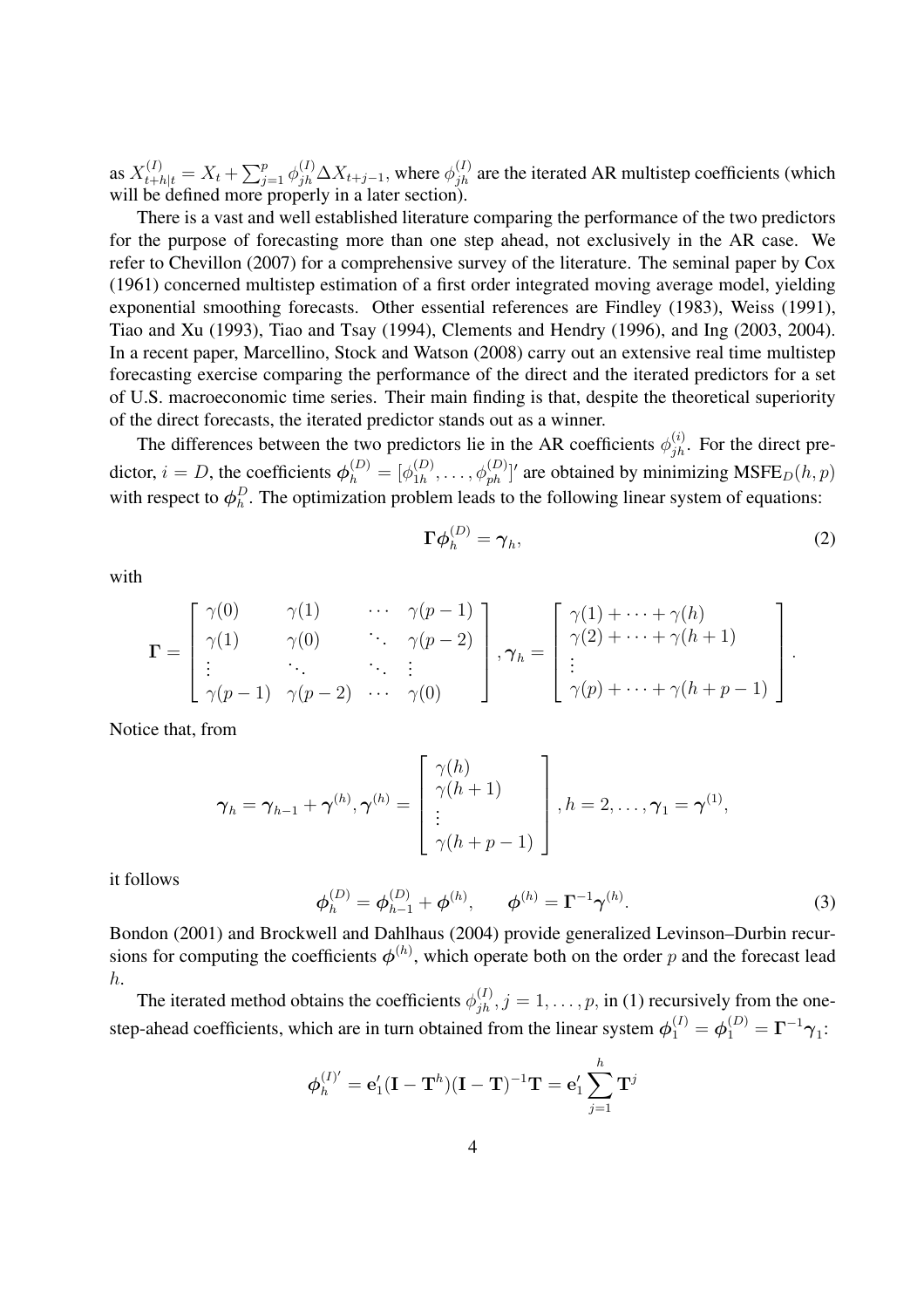where

$$
\mathbf{T} = \begin{bmatrix} \phi_1^{(I)} & \phi_2^{(I)} & \cdots & \phi_{p-1}^{(I)} & \phi_p^{(I)} \\ 1 & 0 & \cdots & 0 & 0 \\ 0 & 1 & \ddots & 0 & 0 \\ \vdots & \ddots & \ddots & \vdots & \vdots \\ 0 & 0 & \cdots & 1 & 0 \end{bmatrix} .
$$
 (4)

The iterated AR coefficients satisfy the following first order recursion:

$$
\phi_h^{(I)} = \phi_{h-1}^{(I)} + \mathbf{T}^{h'} \mathbf{e}_1,\tag{5}
$$

with starting value  $\phi_1^{(I)} = {\bf T}'{\bf e}_1 = {\bf \Gamma}^{-1}\boldsymbol{\gamma}_1.$ 

An obvious but important result is that, if  $\Gamma$  is positive definite,  $MSEE_I(h,p) \geq MSEE_D(h,p)$ . This fact can be proven using e.g. the results in Ing (2003), who establishes a more general theorem, referring to the case when  $X_t$  is stationary, and taking into account the estimation uncertainty.

# **3 Long range forecasting and trend estimation: the multistep Beveridge-Nelson decomposition**

Using the identity

$$
X_{t+h} = X_t + \sum_{j=1}^h \Delta X_{t+j},
$$

the *h*-step ahead predictor based on the information set available at time t, denoted  $\mathcal{F}_t$ , is obtained by adding to the current  $X_t$  all forecastable future changes up to time  $t + h$ , i.e.:

$$
\tilde{X}_{t+h|t} = X_t + \sum_{j=1}^h \widetilde{\Delta X}_{t+j|t},\tag{6}
$$

where  $\Delta X_{t+j|t} = E(\Delta X_{t+j}|\mathcal{F}_t)$ .

If h is allowed to go infinity in (6) and we assume that the drift is zero, then  $\tilde{X}_{t+h|t}$  tends to the BN trend, or permanent, component, and  $\lim_{h\to\infty}\sum_{j=1}^h \widetilde{\Delta X}_{t+j|t}$  is minus the BN cycle (transitory component). In the case when the drift is nonzero,  $E(\Delta X_t) = \beta \neq 0$ , the BN trend is redefined as  $\tilde{X}_{t+h|t} - \beta h$ , which equals the current value of the series plus "all forecastable future changes beyond the mean rate of drift".

The direct and iterated AR methods provide two different approximations to

$$
\lim_{h \to \infty} \sum_{j=1}^h \widetilde{\Delta X}_{t+j|t}.
$$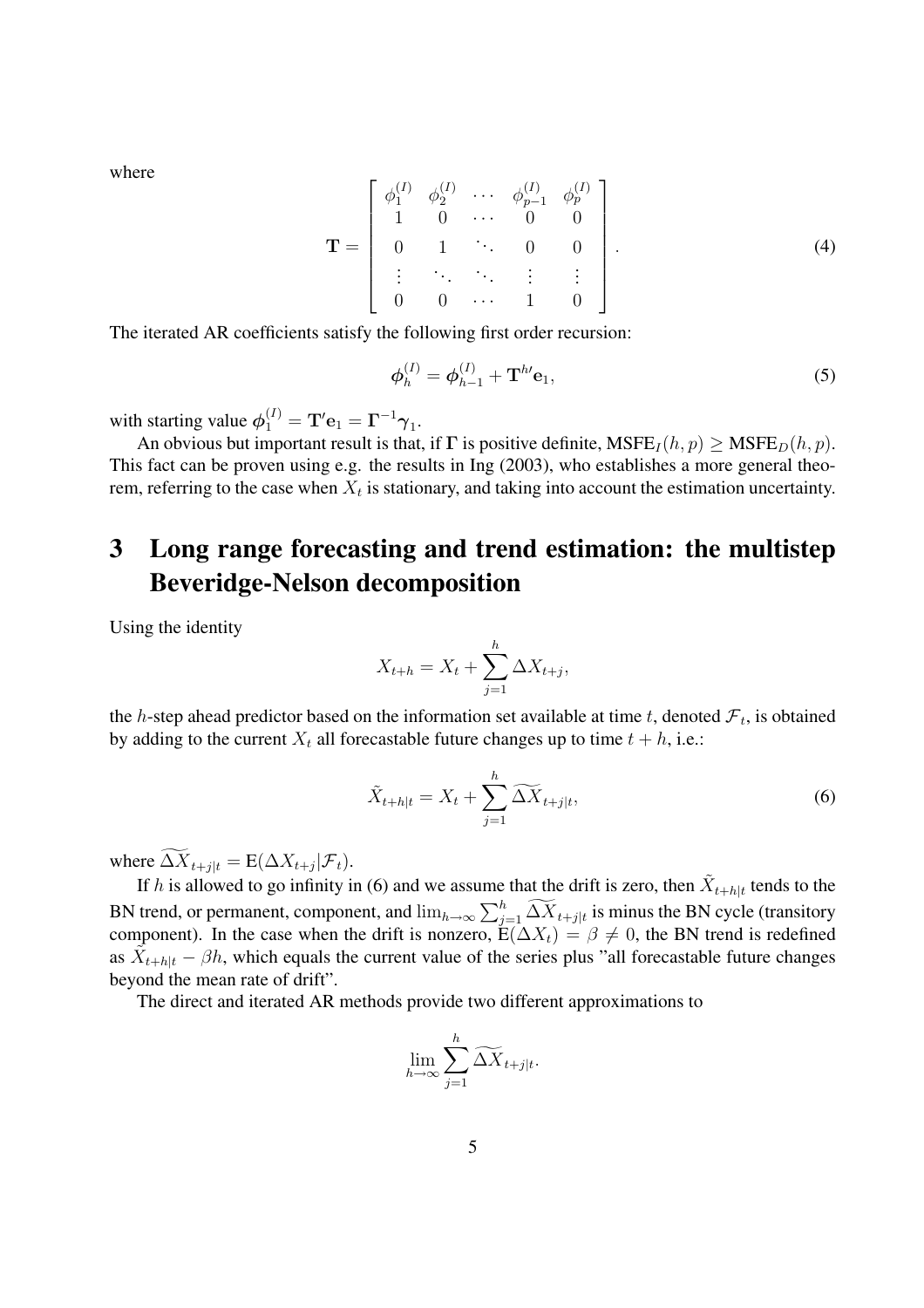As a matter of fact, the integration of all forecastable future changes up to time  $h$ ,  $\sum_{j=1}^{h} \widetilde{\Delta X}_{t+j|t}$ , is approximated by  $\phi_h^{(i)'} \Delta X_t$ ,  $i = I, D$ , and thus the BN trend arising from both methods is

$$
m_{it} = \lim_{h \to \infty} X_{t+h|t} = X_t + \lim_{h \to \infty} \phi_h^{(i)'} \Delta \mathbf{X}_t, \quad i = I, D. \tag{7}
$$

Letting  $\phi_{\infty}^{(i)} = \lim_{h \to \infty} \phi_h^{(i)}$  $h<sup>(1)</sup>$ , (an approximation to) the BN trend can be expressed as the following one sided moving average of the series:

$$
m_{it} = (1 + \phi_{\infty,1}^{(i)})X_t + (\phi_{\infty,2}^{(i)} - \phi_{\infty,1}^{(i)})X_{t-1} + \dots + (\phi_{\infty,p}^{(i)} - \phi_{\infty,p-1}^{(i)})X_{t-p+1} - \phi_{\infty,p}^{(i)}X_{t-p}.
$$
 (8)

The filter weights, which add up to one, can be obtained directly by letting  $h \to \infty$  in the expressions (3) and (5), respectively.

#### **3.1 The BN trend for AR(1) predictors**

A simple example can be used to illustrate that in the case of model misspecification, the multistep BN trend is a more efficient estimator of the true underlying trend. Let us consider the AR(1) case  $(p = 1)$ . Letting  $h \to \infty$  in (3) gives

$$
\phi_{\infty}^{(D)} = \frac{g(0) - \gamma(0)}{2\gamma(0)} = \frac{1}{2}(\mathcal{P} - 1), \ \ \mathcal{P} = \frac{g(0)}{\gamma(0)}.
$$

The parameter  $\mathcal P$  is often referred to in the literature as the persistence parameter (being equal to the normalized spectral generating function at the zero frequency, or equivalently, to the ratio of the long run variance to the variance of  $\Delta X_t$ ).

In the iterated case T is a scalar matrix; taking the limit of (5), and denoting  $\phi_1 = \phi_1^{(I)}$  $\binom{1}{1}$ ,

$$
\phi_{\infty}^{(I)} = \frac{\phi_1}{1 - \phi_1} = \frac{\gamma(1)}{\gamma(0) - \gamma(1)},
$$

since  $\phi_1 = \gamma(1)/\gamma(0)$ . The BN trend is  $m_{it} = (1 + \phi_{\infty}^{(i)})X_t - \phi_{\infty,p}^{(i)}X_{t-1} = X_t + \phi_{\infty}^{(i)}\Delta X_t$ .

If we assume that  $X_t$  is the IMA(1,1) process  $\Delta X_t = (1 + \theta L)\epsilon_t$ , then we have, respectively,

$$
m_{It} = \frac{1}{1 - \rho(1)} X_t - \frac{\rho(1)}{1 - \rho(1)} X_{t-1}, m_{Dt} = (1 + \rho(1)) X_t - \rho(1) X_{t-1}, \rho(1) = \frac{\theta}{1 + \theta^2}.
$$

When  $\theta = 0$  ( $X_t$  is a pure random walk), the two expressions are equivalent. When  $\theta$  is equal to -1,  $X_t$  is white noise and the BN trends are, respectively,  $m_{It} = \frac{2}{3}X_t + \frac{1}{3}X_{t-1}$ ,  $m_{Dt} = \frac{1}{2}$  $\frac{1}{2}(X_t+X_{t-1}).$ Notice that  $m_{it}$ ,  $i = I, D$ , can be regarded as estimators of the mean of the process and that the second is more efficient.

In general, the true BN trend is

$$
m_t = \frac{1+\theta}{1+\theta L} X_t = X_t + \frac{\theta}{1+\theta L} \Delta X_t,
$$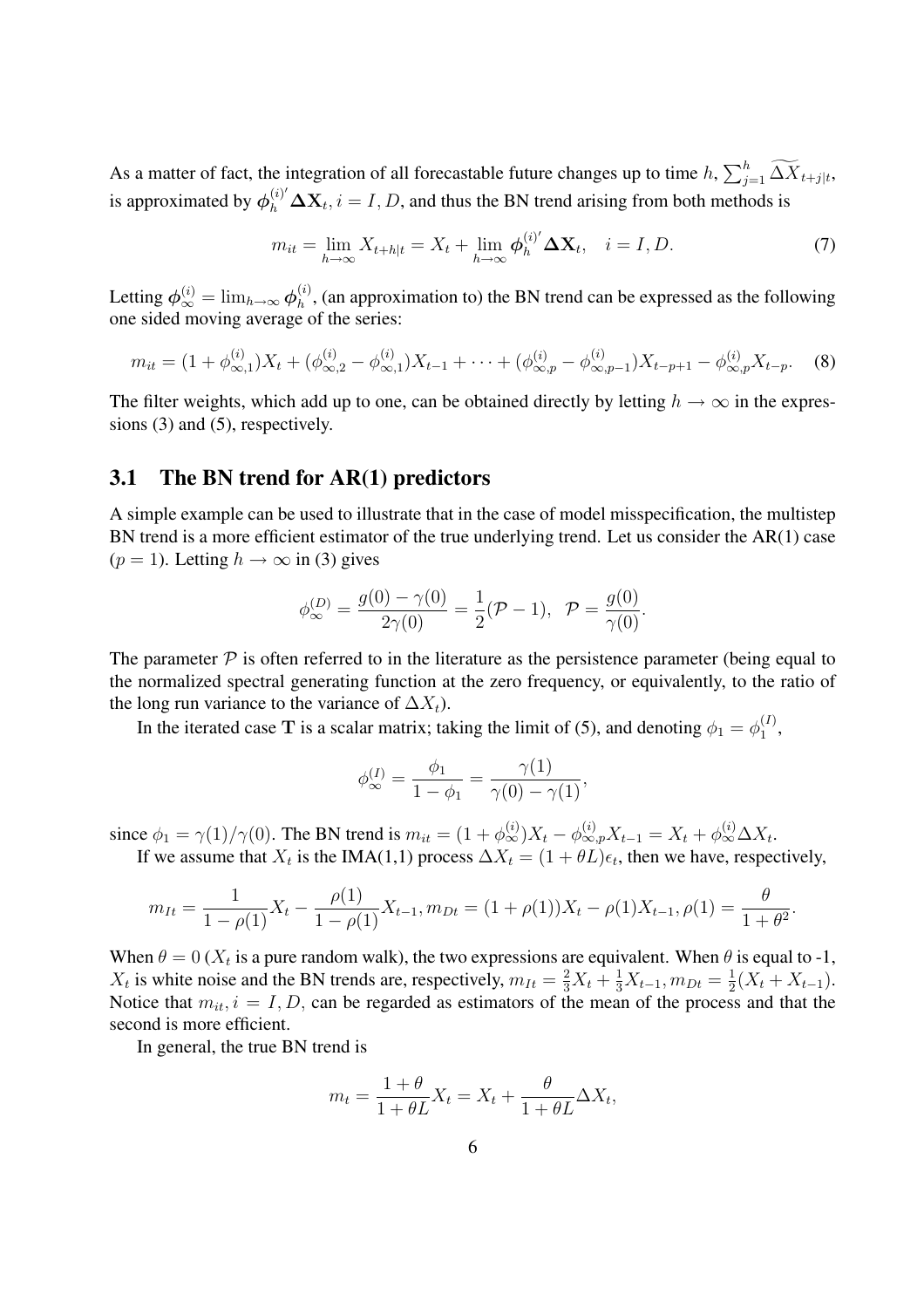

Figure 1: Efficiency of the multistep BN trend estimator versus the indirect AR(1) BN trend estimator: plot of  $100 \times \text{Eff}(\theta)$  against the value of  $\theta \in [-1, 1]$ .

so that the mean square error ratio is equal to

$$
Eff(\theta) = \frac{\text{Var}(m_{It} - m_t)}{\text{Var}(m_{Dt} - m_t)} = \frac{(\phi_{\infty}^{(I)} - \theta)^2 + (\theta \phi_{\infty}^{(I)})^2}{(\phi_{\infty}^{(D)} - \theta)^2 + (\theta \phi_{\infty}^{(D)})^2}.
$$

The ratio measures the precision of the direct method relative to that of the iterated one.

Figure 1 displays  $100 \times \text{Eff}(\theta)$  against the value of  $\theta \in [-1, 1]$ . The ratio is always greater than 1 for  $|\theta| \leq 1$ , except for  $\theta = 0$ , in which case it is exactly 1. For  $\theta = 1$  the direct approximation is twice as efficient; the maximum of the ratio is when  $\theta = 0.5$ , for which Eff(0.5) = 2.78. Finally,  $Eff(-1) = 1.11.$ 

#### **3.2 A closed form expression for the iterated case**

In the iterated case the coefficients  $\phi_{\infty}^{(I)}$  can be expressed in terms of the one-step AR polynomial coefficients,  $\phi_1^{(I)}$  $1<sup>(1)</sup>$ . Intuitively, this is so since in (3) all the autocovariances beyond lag p are made dependent upon the first  $p$  autocovariances. Hence, we can derive an explicit limit for the iterated coefficients:

$$
\phi_{\infty}^{(I)'} = \mathbf{e}'_1 (\mathbf{I} - \mathbf{T})^{-1} \mathbf{T},
$$

where the matrix T was given in section (4), and depends solely on the elements of  $\phi_1^{(I)}$  $\frac{(1)}{1}$ .

*Theorem*: The BN trend implied by the indirect method can be expressed as

$$
m_{It} = \frac{\phi_1^{(I)}(L)}{\phi_1^{(I)}(1)} X_t.
$$
\n(9)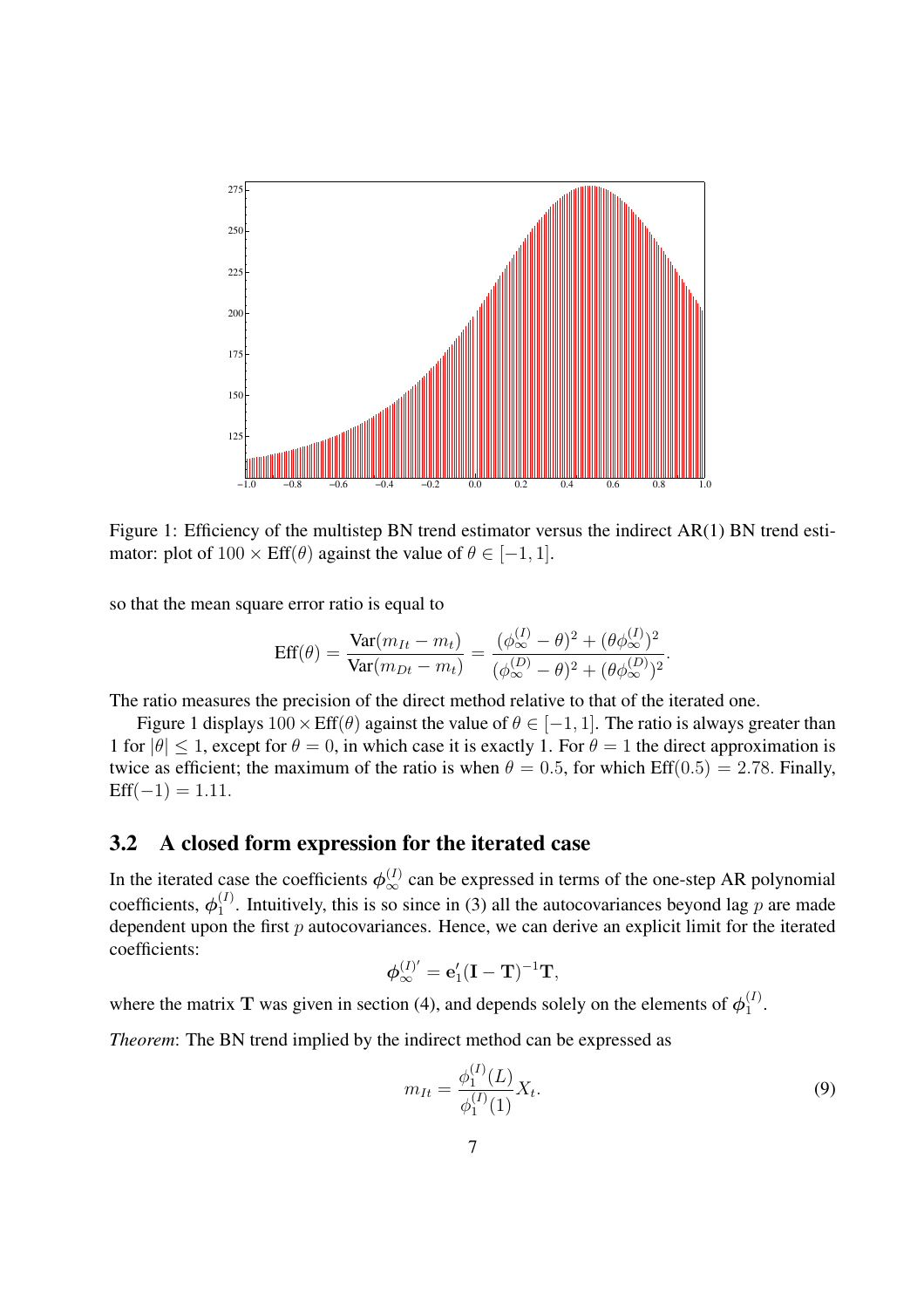*Proof*: The proof is direct. Writing for simplicity of notation  $\phi_1^{(I)} = \phi = [\phi_1, \dots, \phi_p]'$ ,  $\phi(L) =$  $1 - \phi_1 L - \cdots - \phi_p L^p$ ,  $\phi(1) = 1 - \phi'$ **i**,  $\mathbf{i} = [1, 1, \dots, 1]'$ , and defining C as the matrix with unit elements on the main diagonal, -1 on the first subdiagonal and zero elsewhere, so that  $C^{-1}$  is a lower triangular matrix with all elements equal to one (sometimes referred to as the random walk generating matrix),

$$
\mathbf{I}-\mathbf{T}=\mathbf{C}-\mathbf{e}_1\boldsymbol{\phi}',\quad (\mathbf{I}-\mathbf{T})^{-1}=\mathbf{C}^{-1}+\frac{1}{\phi(1)}\mathbf{i}\boldsymbol{\phi}'\mathbf{C}^{-1};
$$

using  $(I - T)^{-1}T = (I - T)^{-1} - I$  and replacing into (8), yields the nice representation (9).

#### **3.3 The BN trend at horizon** h

The estimator  $m_{Dt}$  is clearly unfeasible, unless we know the true model that generated  $X_t$ . In fact, the example presented in section 3.1 postulated that the true model is IMA(1,1) and considered the long run forecast function implied by the AR(1) predictors for  $\Delta X_t$ .

Hence, the analytic form of  $m_{Dt}$  is only useful for theoretical discussion. Nevertheless, we can construct an approximation at horizon h, with h sufficiently large,  $m_{it}^{(h)} = X_t + \phi_h^{(D)'} \Delta X_t$ , or, equivalently,

$$
m_{Dt}^{(h)} = (1 + \phi_{h,1}^{(D)})X_t + (\phi_{h,2}^{(D)} - \phi_{h,1}^{(D)})X_{t-1} + \cdots + (\phi_{h,p}^{(D)} - \phi_{h,p-1}^{(D)})X_{t-p+1} - \phi_{h,p}^{(D)}X_{t-p}.
$$

Obviously,  $m_{Dt}^{(h)} = m_{Dt}$  if  $X_t$  is an IMA(1,q) process with  $q \le p$ .

Another possibility is to construct an estimate of the forecastable future changes of the series by deriving the one step ahead predictor implied by the h-step ahead coefficients, and applying the chain rule for forecasting any step ahead in the future. Hence, having obtained the  $h$ -step ahead AR prediction coefficients  $\phi_h^{(D)}$  $h_h^{(D)}$ , we can obtain the corresponding one-step ahead coefficients as those coefficients that, when propagated  $h$ -steps ahead by the chain rule, would produce exactly  $\boldsymbol{\phi}_h^{(D)}$  $h_h^{(D)}$ . Denoting by  $\phi_h^*$  the vector of implied one-step coefficients, the above argument leads to the solution of the following nonlinear system of equations:

$$
\boldsymbol{\phi}_h^{(D)'} = \mathbf{e}_1'(\mathbf{I}-\mathbf{T}_h^h)(\mathbf{I}-\mathbf{T}_h)^{-1}\mathbf{T}_h
$$

where  $\phi_h^{(D)}$  $h^{(D)}$  is known and

$$
\mathbf{T}_h = \left[ \begin{array}{ccc} & \boldsymbol{\phi}_h^{*'} & \\ \cdots & \cdots & \cdots \\ \mathbf{I}_{p-1} & \vdots & \mathbf{0} \end{array} \right]
$$

We can equivalently obtain  $\phi_h^*$  as the vector, containing the coefficients of the projection of  $\Delta X_{t+1}$  onto  $\Delta X_t$ , that minimize the h step ahead prediction error variance. Hence, the model is the same as for the iterated method, i.e. a standard  $AR(p)$  autoregressive model, but the coefficients are obtained by minimizing the h-step ahead, rather than the one-step ahead, prediction error variance (this is sometimes refereed to as *multistep estimation* of a standard AR model).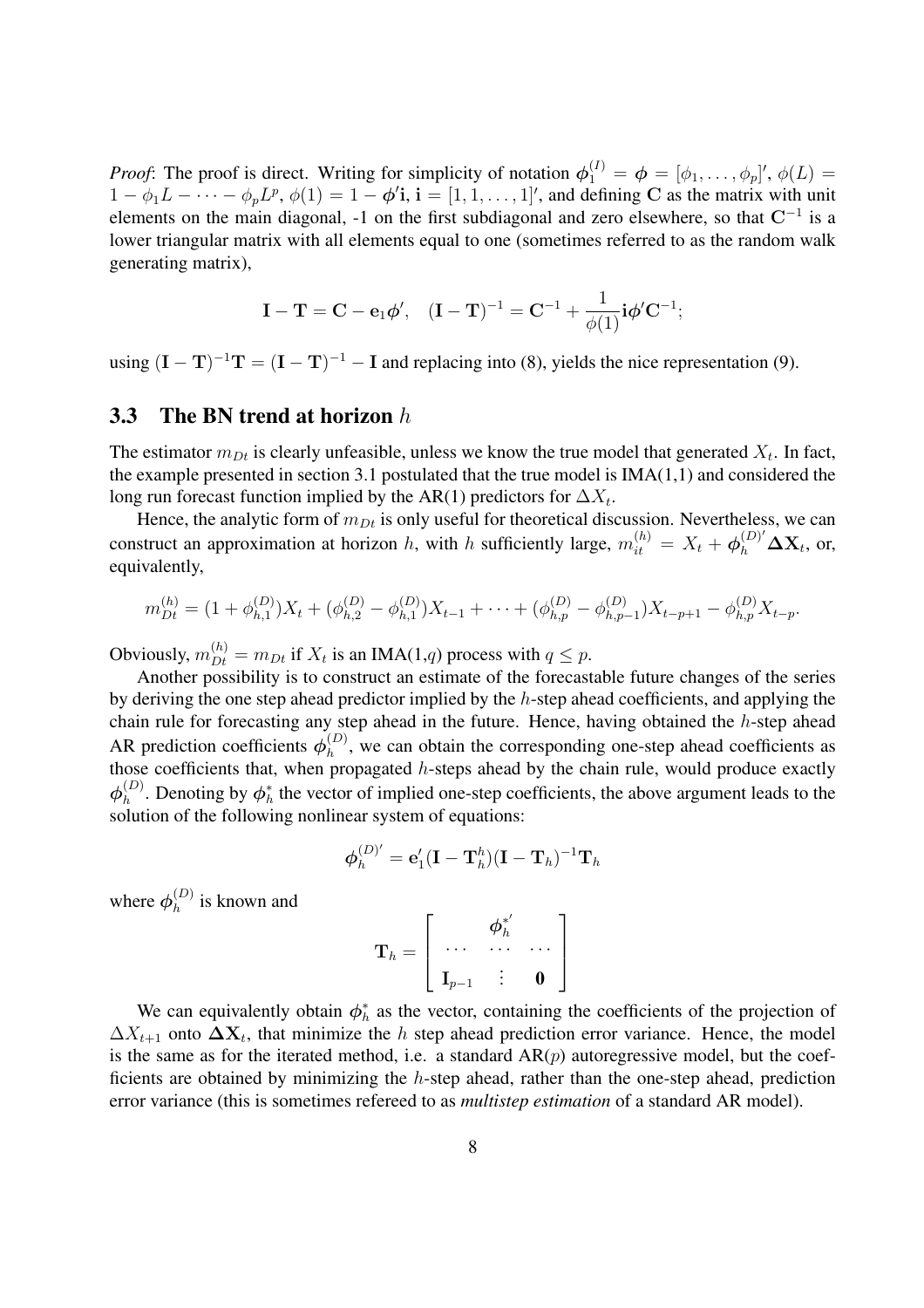From  $\phi_h^*$  we construct the corresponding AR lag polynomial  $\phi_h^*(L)$ , and we obtain the following approximation, indexed by the forecast horizon  $h$ , of the BN trend:

$$
m_{Dt}^{(h)*} = \frac{\phi_h^*(L)}{\phi_h^*(1)} X_t.
$$
\n(10)

Obviously,  $\lim_{h\to\infty} m_{Dt}^{(h)*} = m_{Dt}$ .

## **4 The Beveridge-Nelson smoother**

As shown in Proietti and Harvey (2000), when the true model is  $AR(p)$ , under suitable conditions, there exists a two sided Beveridge-Nelson smoother, given by the following two-sided symmetric weighted average of the series:

$$
\mu_{It} = \frac{\phi_1^{(I)}(L)\phi_1^{(I)}(L^{-1})}{[\phi_1^{(I)}(1)]^2}X_t = \frac{\phi_1^{(I)}(L^{-1})}{\phi_1^{(I)}(1)}m_{It}.
$$
\n(11)

A sufficient condition for the interpretation of the BN smoother as the Wiener-Kolmogorov trend extraction filter for the decomposition into orthogonal components with uncorrelated disturbances, using the identifying assumption that the trend is a random walk and the cycle is stationary, is that the persistence parameter,  $[\phi_1(1)^{(I)}]^{-1}$ , is less than one.

For definining the multistep BN smoother at forecast horizon  $h$ , there are two possibilities. The first is to apply the BN smoother above using the implied  $AR(p)$  lag polynomial obtained by multistep estimation:

$$
\mu_{Dt}^{(h)*} = \frac{\phi_h^*(L)\phi_h^*(L^{-1})}{[\phi_h^*(1)]^2} X_t = \frac{\phi_h^*(L^{-1})}{\phi_h^*(1)} m_{Dt}^{(h)*}.
$$
\n(12)

For  $h \to \infty$  this estimator coincides with the final BN smoother estimator:

$$
\mu_{Dt} = (1 + \phi_{\infty,1}^{(D)})m_{Dt} + (\phi_{\infty,2}^{(D)} - \phi_{\infty,1}^{(D)})m_{D,t+1} + \cdots + (\phi_{\infty,p}^{(D)} - \phi_{\infty,p-1}^{(D)})m_{D,t+p-1} - \phi_{\infty,p}^{(D)}m_{D,t+p}.
$$

An alternative approximate BN smoother is obtained by replacing in the expression for the final BN smoother the quantities arising from  $h$ -step ahead estimation:

$$
\mu_{Dt}^{(h)} = (1 + \phi_{h,1}^{(D)})m_{Dt}^{(h)} + (\phi_{h,2}^{(D)} - \phi_{h,1}^{(D)})m_{D,t+1}^{(h)} + \cdots + (\phi_{h,p}^{(D)} - \phi_{h,p-1}^{(D)})m_{D,t+p-1}^{(h)} - \phi_{h,p}^{(D)}m_{D,t+p}^{(h)}.
$$

# **5 Estimation issues**

Given a realization of the stochastic process  $X_t$ , denoted  $x_t$ ,  $t = 1, \ldots, n$ , there are several alternative estimators of the direct and indirect coefficients,  $\phi_h^{(i)}$  $h^{(i)}$ ,  $i = I, D$ . The most common estimation method is ordinary least squares (LS), by which the vector  $\hat{\phi}_h^{(D)}$  minimizes  $\sum_t (\Delta_h x_{t+h} -$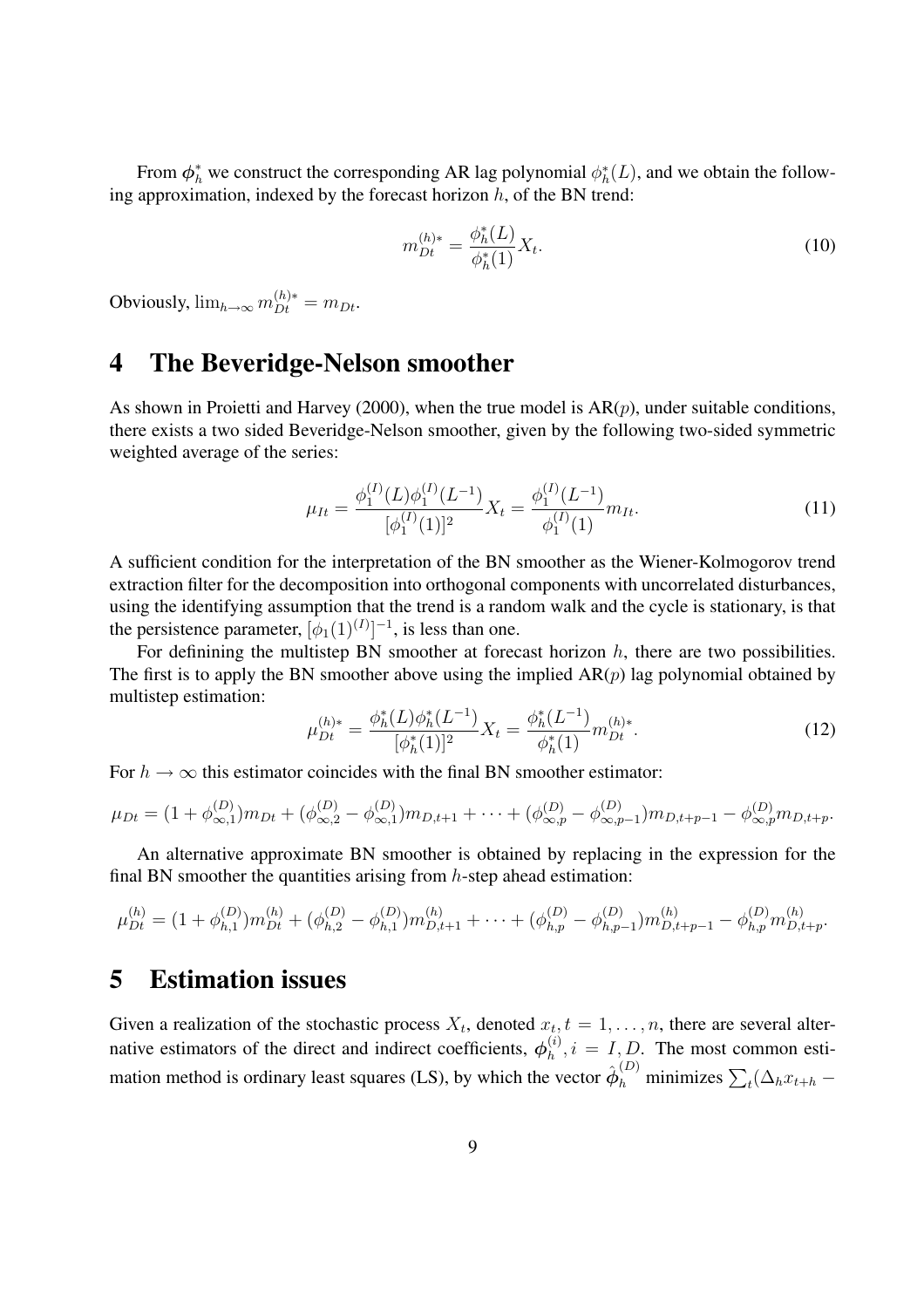$\hat{\phi}^{(D)'}\Delta x_t$ )<sup>2</sup>, where  $\Delta x_t = [\Delta x_t, \Delta x_{t-1}, \dots, \Delta x_{t-p+1}]'$ . The properties of the corresponding predictor have been discussed by Ing (2004) in the stationary case; Marcellino, Stock and Watson (2006) provide an empirical comparison of the direct and iterated least squares predictors in terms of their capability of forecasting a large set of macroeconomic time series, both stationary and non stationary.

The problems with the least square estimates are twofold. First, the AR estimated parameters may be nonstationary. Secondly, for given horizon and AR order the empirical MSEF of the iterated predictor can be smaller than that of the direct predictor. On the contrary, the Yule-Walker estimates, which are obtained by replacing the theoretical autocovariances in (3) by their sample counterparts  $\hat{\gamma}(k) = n^{-1} \sum_{t=1}^{n-k} \Delta x_t \Delta x_{t+k}$ , are guaranteed to correspond to a stationary AR process and they enforce the condition  $M\widetilde{SFE}_I(h,p)$  >  $M\widetilde{SFE}_I(h,p)$ .

On the other hand, it is well known that the Yule-Walker estimators suffer from larger bias than the least squares estimates for short time series and when the root of the AR polynomial is close to one (Priestley, 1981, p. 351, Tjostheim and Paulsen, 1983, Kang, 1987, Shaman and Stine, 1988). These drawbacks are alleviated by *tapering*. A taper is a data window taking the form of a sequence of positive weights  $h_t$ ,  $t = 1, \ldots, n$  that leaves unaltered the series in the middle of the sample and downweights the observations at the extremes. In other words, tapering amounts to smoothing the observed sample transition from zero to the observed values when estimating convolutions of data sequences such as the autocovariances and the periodogram.

The tapered Yule-Walker estimates of the AR coefficients are obtained by replacing the theoretical autocovariances with those computed on the sequence  $h_t \Delta x_t$ , by the estimator:

$$
\hat{\gamma}(k) = \frac{n}{\left(\sum_{t=1}^{n} h_t^2\right)^2} \sum_{t=1}^{n-k} h_t \Delta x_t h_{t+k} \Delta x_{t+k}.
$$

In our applications we consider the Tukey-Hanning data taper (see e.g. Bloomfield, 1985, p. 84, and Dahlhaus, 1988), such that, defining  $u = (t - 0.5)/n$ ,

$$
h_t = \begin{cases} 0.5\left[1 - \cos(2\pi u/\varrho)\right], & u \le 0.5\varrho, \\ 1, & 0.5\varrho \le u \le 1 - 0.5\varrho, \\ 0.5\left[1 - \cos(2\pi(1-u)/\varrho)\right], & u \ge 1 - 0.5\varrho, \end{cases}
$$

The  $\rho$  parameter, regulating the fraction of the initial and final stretch of data that are tapered, is set equal to 0.1. Notice that the standard biased estimator of the autocovariance arise when the boxcar taper, with  $h_t = 1, 1 \le t \le n$  and 0 otherwise, is adopted.

The tapered Yule-Walker estimates have better small sample properties with respect to the nontapered counterparts. In particular they can reduce substantially the bias affecting the Yule Walker estimates of the AR parameters, see e.g. Dahlhaus (1988). For solving the system  $\hat{\Gamma}\hat{\phi}^{(D)}_h=\hat{\gamma}_h$ , we use the functions for Toeplitz systems built in the package Ox 4.00 by Doornik (2006), which make use of the Levinson-Durbin algorithm.

The choice of the AR order  $p$  is according to the Hurvich and Tsai (1997) multistep generalization of the corrected AIC, given by

$$
AIC_C(h, p) = n[\log \widehat{\text{MSFE}_D(h, p)} + 1] + 2(p+1)\frac{n}{n - p - 2}.
$$
\n(13)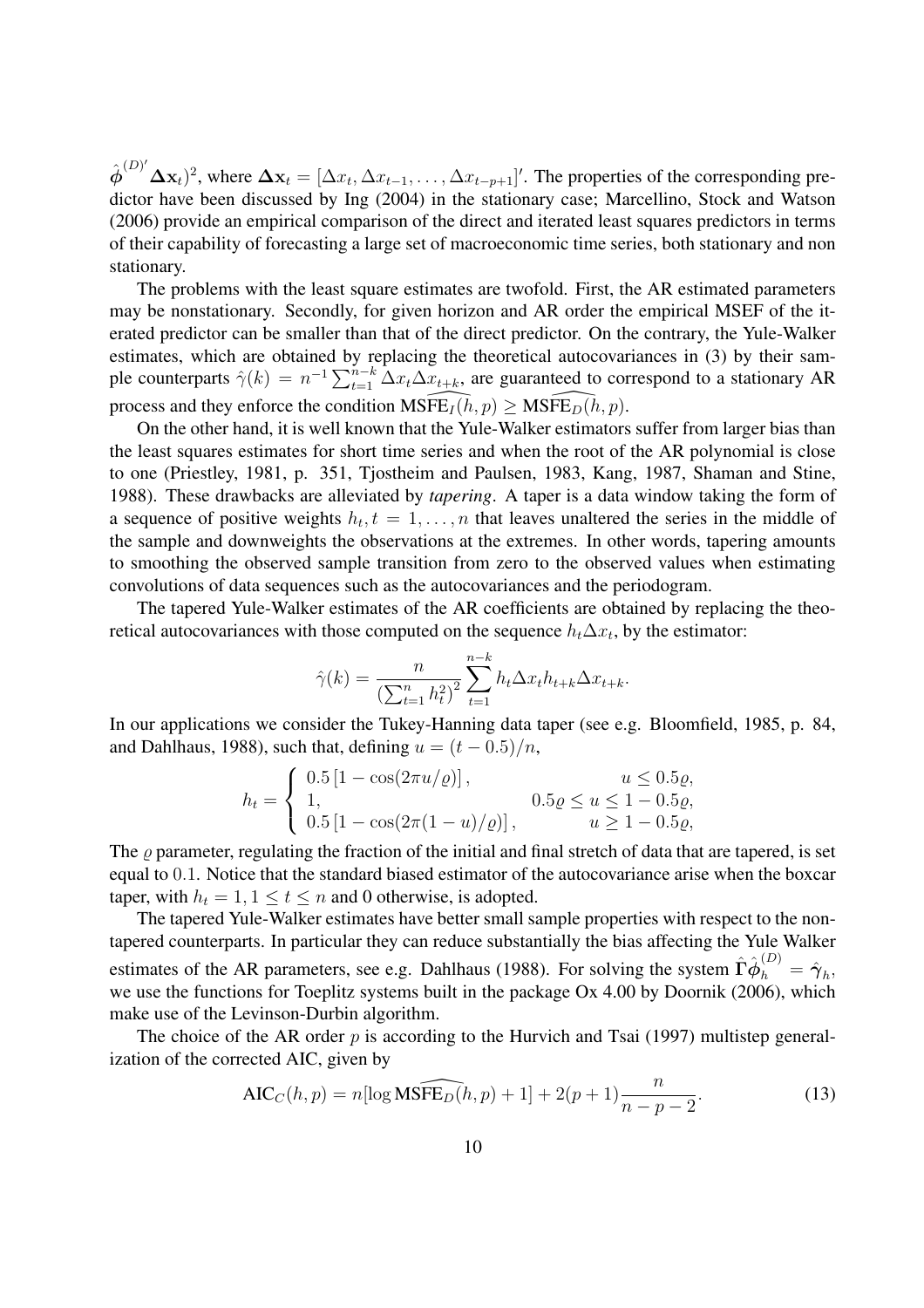To judge the significance of the reduction of the MSFE arising from using the direct predictor at horizon  $h$  we propose the following  $F$ -type test statistic, defined in terms of the Granger and Newbold (1986, p. 310) measure of forecastability at horizon h:

$$
F(h, p) = \frac{(R_D^2 - R_I^2)/p}{(1 - R_D^2)/(n - p)}
$$
\n(14)

where

$$
R_i^2(h, p) = 1 - \frac{\widehat{\text{MSFE}_i(h, p)}}{\widehat{\gamma}(0)}, i = I, D.
$$

is the forecastability index. The statistic (14) is the standard test for the p restrictions  $\phi_h^{(D)}$  =  $\boldsymbol{\phi}_h^{(I)}$  $h<sup>(1)</sup>$ , but it has not the usual F distribution in finite samples. The p-values of the finite sample distribution of the statistic (14) are obtained by the bootstrap method, using the *sieve bootstrap* to obtain replicates of the observed time series (see Bühlmann, 1997, 2002, and the references therein).

## **6 Illustrations**

This section presents two illustrations dealing with two relevant macroeconomic indicators of the U.S. economy: quarterly real gross domestic product (GDP,  $100 \times$  logarithms, sample period: 1947.q1–2008.q4) and monthly inflation, obtained as  $x_t = 100(\ln \text{CPI}_t - \ln \text{CPI}_{t-1})$ , where CPI is the consumer price index for all urban consumers released by the U.S. Bureau of Labor Statistics (seasonally adjusted, January 1960 - December 2008). The series were downloaded from the FRED®(Federal Reserve Economic Data) database.

In both cases we first discuss whether the direct predictor provides a significant improvement in the predictive accuracy at a given horizon, we compare the standard one-step-ahead and the multistep BN decompositions, and finally we apply the predictive validity test proposed by Cogley (2002) and Nelson (2008), which aims at evaluating whether the BN transitory components contain information that is useful for predicting the future growth of GDP and inflation.

#### **6.1 U.S. Gross Domestic Product**

The top panel of figure 2 shows, for each forecast lead time  $h$  on the horizontal axis, the order selected by Hurvich and Tsai corrected AIC criterion given in (13);  $p$  is around 3 for small lead times and increases up to 12 for horizons around 7-8 years (28-32 quarters). The plot also displays the efficiency of the direct predictor for the selected  $p$ , measured by

$$
G(h, p) = 100 \times \left(1 - \frac{\widehat{\text{MSFE}_D(h, p)}}{\widehat{\text{MSFE}_I(h, p)}}\right),
$$

i.e. percent gain in forecast accuracy arising from the direct method.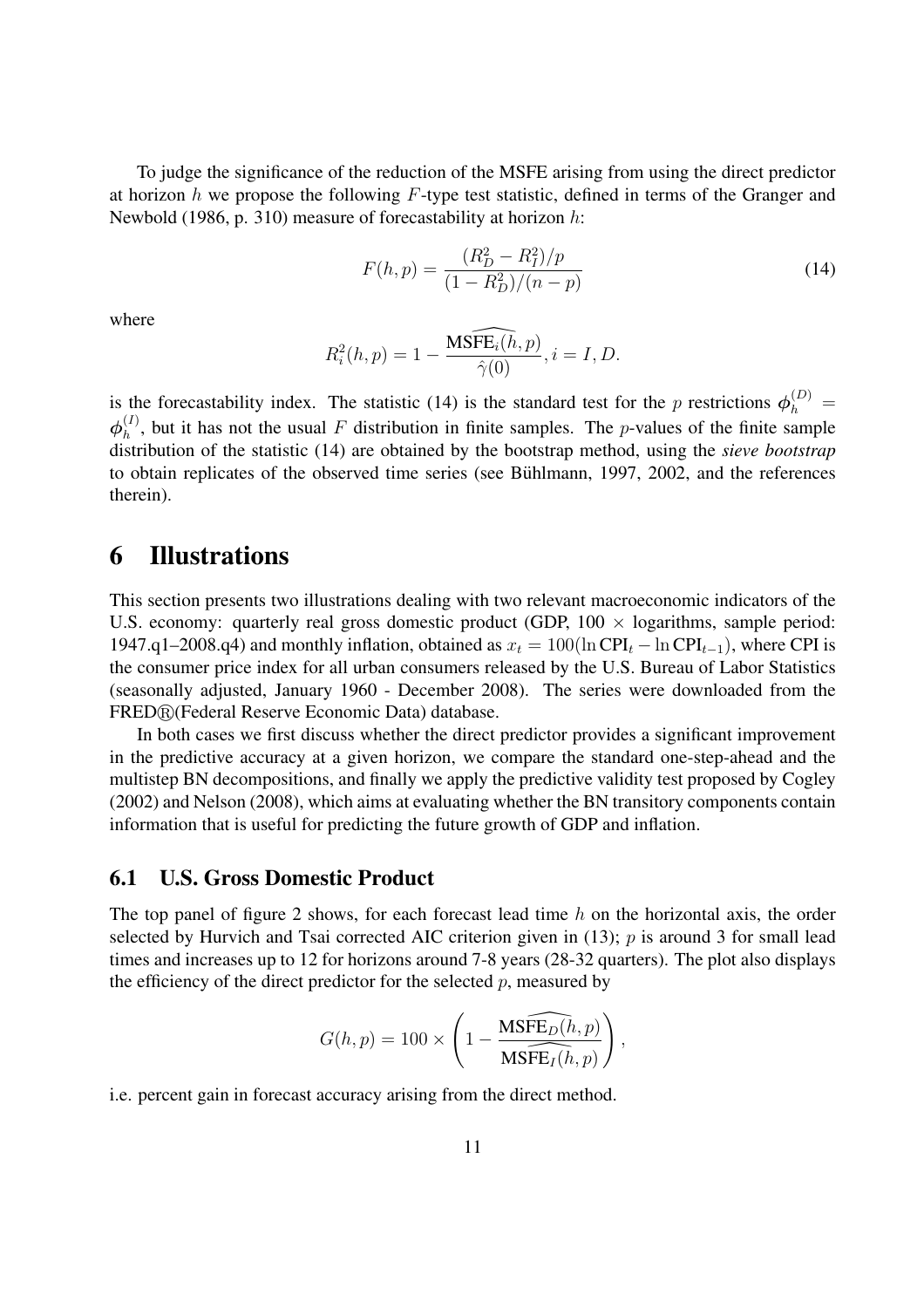

Figure 2: U.S. real gross domestic product. Selected AR orders and percent efficiency gain versus forecast horizon h (top panel); bootstrap p-values of the predictive accuracy test statistic (bottom panel).

The gains do not appear to be substantial; the maximum value, around 5%, is obtained for  $h = 15$  and  $p = 3$ . The next question is whether the empirical accuracy gains are statistically significant. The bottom panel answers this by plotting against  $h$  the bootstrap p-values (using  $B = 9999$  replicates) of the test statistic  $F(h, p)$  in (14), where p is equal to the value selected by  $AIC<sub>C</sub>$ . The steady line is drawn at the value 0.05. The plot reveals that none of these gains is significant at the 5% level.

We would like to remark at this point that our proposed test of equal forecasting accuracy serves as a preliminary screening for situations of potential interest, where the direct predictor can lead to a significant improvement in predictive accuracy, possibly since the  $AR(p)$  representation is misspecified. From an applied standpoint, if one carries out a rolling forecasting exercise, using least squares for parameter estimation, it may well turn out that the direct predictor is actually less accurate. Hence, our result are not in contrast with those reported in Marcellino, Stock and Watson (2008); rather, they confirm that for U.S. GDP the direct predictor does not outperform the iterated one.

Be that as it may, it is nevertheless instructive to construct the multistep BN decomposition.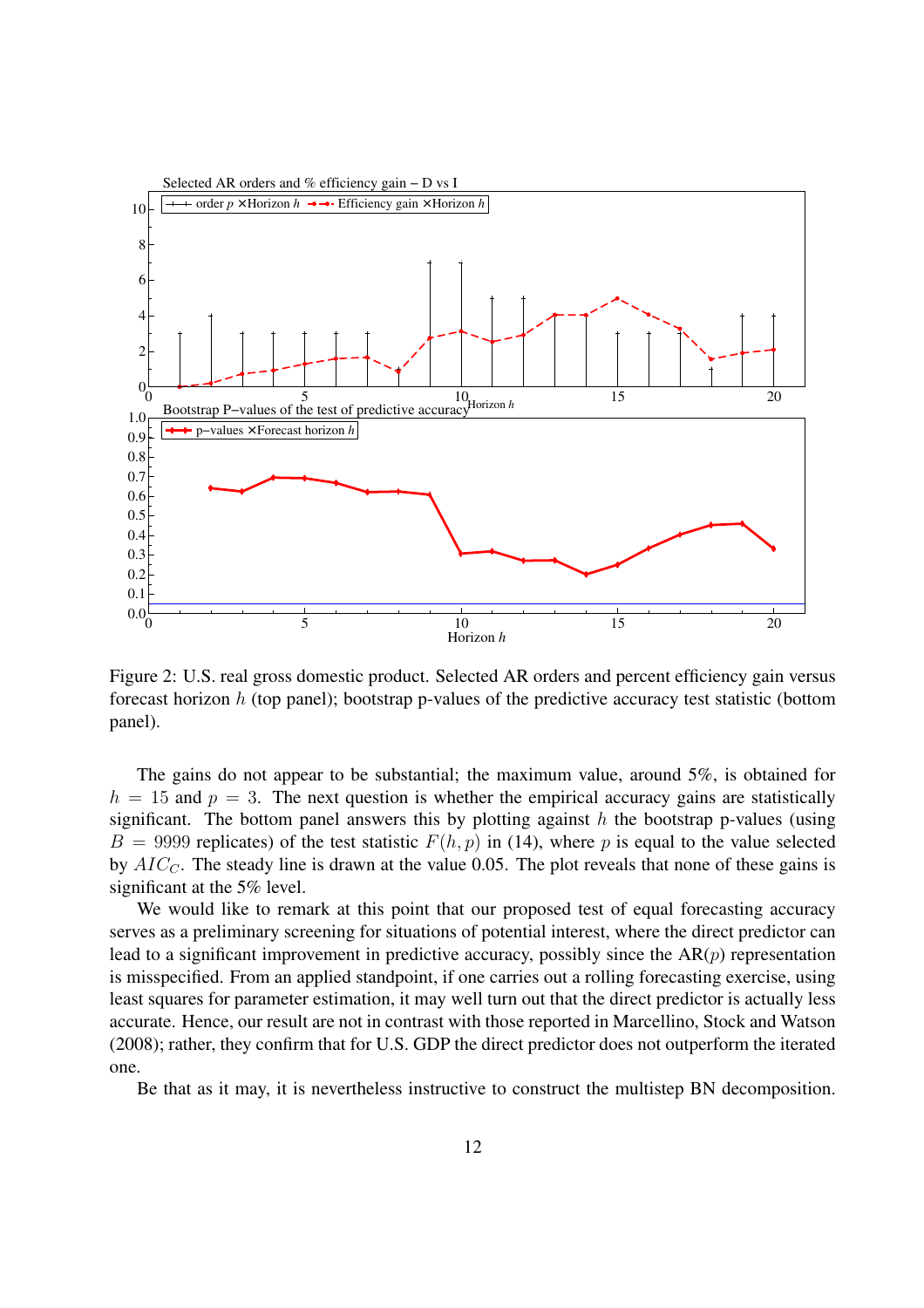

Figure 3: U.S. real gross domestic product. Beveridge-Nelson trends and cycles: standard (iterated) decomposition for  $h = 1$  and multistep direct decomposition at horizon  $h = 20$ .

Figure 3 compares to the standard BN components, obtained from fitting an AR(3) model and the multistep ones at horizon  $h = 20$  (5 years) and  $p = 6$ . In particular, the top panels display the estimated trend  $\hat{m}_{It}$ , as given in (8) or (9), with the coefficients replaced by the tapered Yule-Walker estimates, and the deviations  $x_t - \hat{m}_{It}$ ; the one-step estimated BN trend closely follows the observed GDP and the resulting BN cycle has small amplitude. The bottom panels display  $\hat{m}_{Dt}^{h*}$ , the trend obtained assuming the eight years forecast horizon,  $h = 32$ , and the corresponding cycle  $x_t - \hat{m}_{Dt}^{h*}$ . See section 3.3 for details.

The estimated trend  $\hat{m}_{Dt}^{h*}$  (which is the sample counterpart of (10)) is smoother than its one-step trend; as a consequence, the estimated cycle has larger amplitude and displays the alternation of phases and the persistence that is characteristic, say, of the Hodrick and Prescott (1999) estimate of the U.S. GDP business cycle.

To validate the predictive content of the BN transitory component we run the OLS regression of  $\Delta x_{t+1}$  on  $x_t - \hat{m}_{it}$ ,  $i = D, I$ . For simplicity we report only the results for two representative values of  $p$  and  $h$ . The following table presents the correlation coefficient between the two series, the estimated regression coefficient and the associated t-value, and finally the coefficient of determination,  $R^2$  of the regression.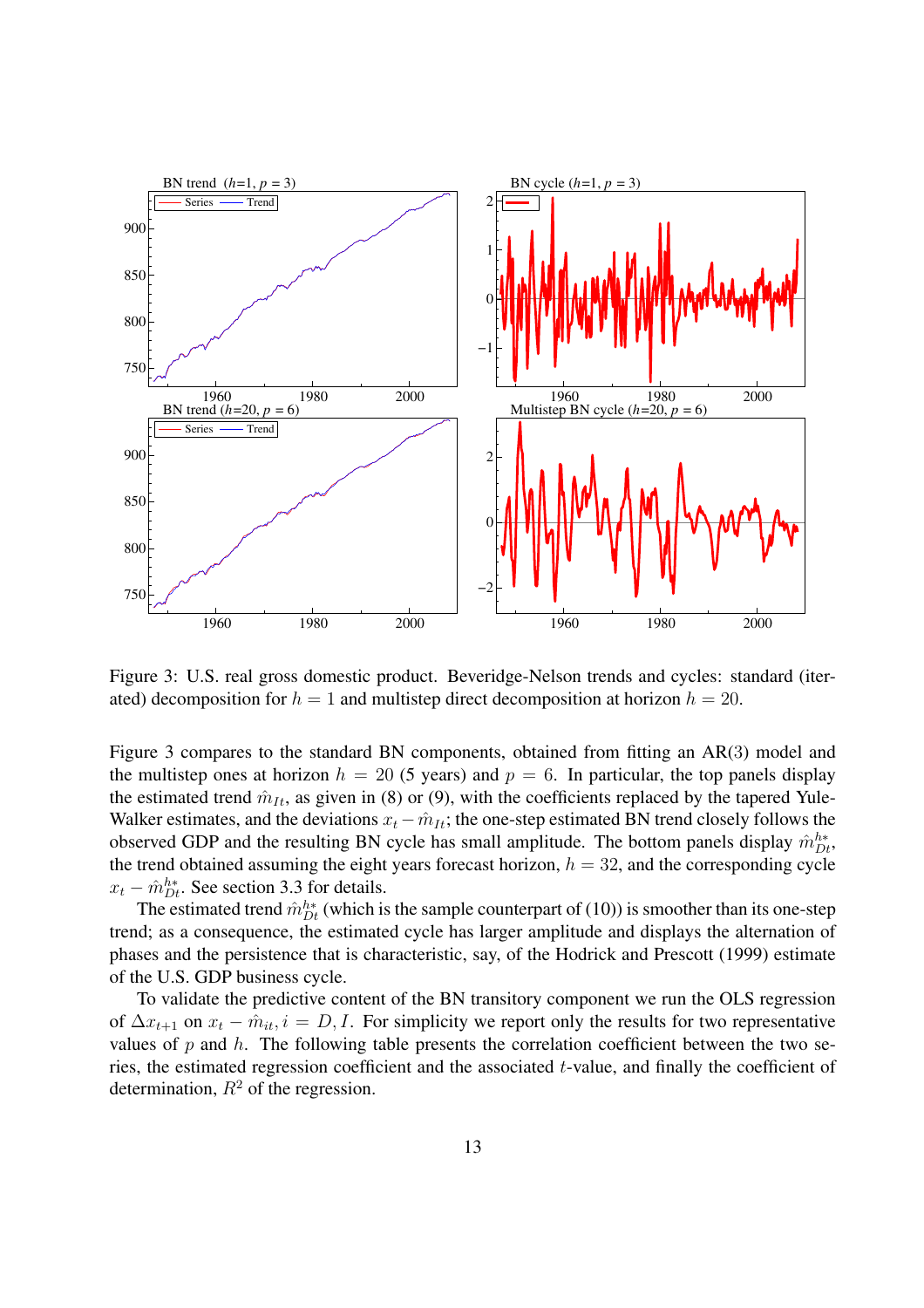|             | $h = 1, p = 3$  | $h = 1, p = 7$  |
|-------------|-----------------|-----------------|
| Correlation | $-0.27$         | $-0.19$         |
| Coefficient | $-0.63$         | $-0.47$         |
| $t$ -value  | $-5.81$         | $-3.89$         |
| $R^2$       | 0.07            | 0.04            |
|             |                 |                 |
|             |                 |                 |
|             | $h = 20, p = 3$ | $h = 20, p = 7$ |
| Correlation | $-0.03$         | 0.09            |
| Coefficient | $-0.05$         | 0.07            |
| $t$ -value  | $-0.60$         | 1.91            |

The results confirm Nelson's overall conclusion that only a small fraction of future GDP growth is predictable using the BN transitory component. This fraction is significant only when  $h = 1$ , which confirms that the multistep decomposition plays no differential role in explaining the GDP fluctuations. It should be noticed that, as it is also evident from figure 3, the sign of the correlation is reversed.

#### **6.2 U.S. Monthly Inflation**

The U.S. monthly inflation series is often modeled by an IMA(1,1) model, as in Stock and Watson (2007) and the references therein, with a negative MA coefficient. Hence, we expect that the AR representation is misspecified for this series.

In fact, the order  $p$  minimizing the corrected AIC is typically very large, as it can be seen from the top panel of figure 4): for the one-step ahead predictor  $(h = 1)$  it is already equal to  $p = 14$  and jumps to around 32 for  $h \geq 12$ . The finding that long autoregressions are required is consistent with the presence of a MA component close to the non invertibility region. The reduction of the MSFE produced by the direct predictor is highly significant at all horizons greater than  $h = 18$ , as it is visible from the bottom panel of figure 4. For horizons around 4 years the gain in predictive accuracy can reach up to 20%. It is also noticeable that the order  $p$  selected by AIC is negatively correlated with h.

We thus turn to the implications of adopting the multistep direct AR model for the estimation of the underlying level of inflation. The top right panel of figure 5 displays the standard BN trend arising from the AR(14) model for  $\Delta x_t$  fitted by minimizing the one-step ahead prediction error variance. The second panel on the right depicts the BN smoothed trend computed according to the two-sided symmetric filter in (11). These plots should be compared with the multistep BN and smoothed BN trends, estimated respectively using the sample counterpart of  $m_{Dt}^{(h)*}$ , see equation (10), and  $\mu_{Dt}^{(h)*}$ , given in (12). These estimates are characterized by a higher degree of smoothness, which is motivated by the fact that the estimates of the AR polynomial optimize the predictive performance at an horizon,  $h = 48$ , i.e. 4 years of monthly observations. The comparison of the real time and the smoothed estimates further reveals that the former suffer from a phase shift, due to the one sided nature of the signal extraction filter, which is not present in the smoothed estimates.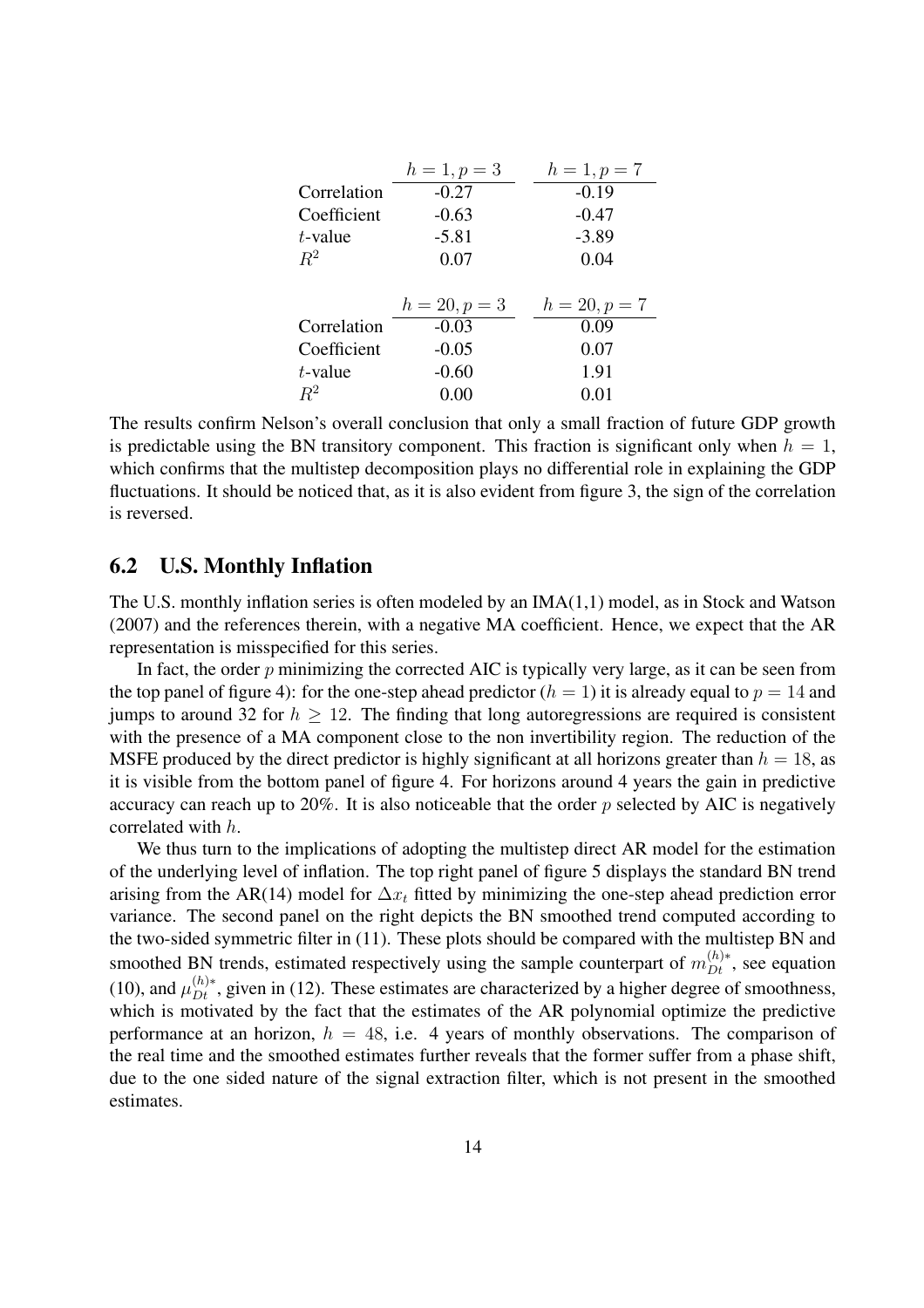

Figure 4: U.S. monthly inflation. Selected AR orders and percent efficiency gain versus forecast horizon  $h$  (middle panel); bootstrap p-values of the predictive accuracy test statistic.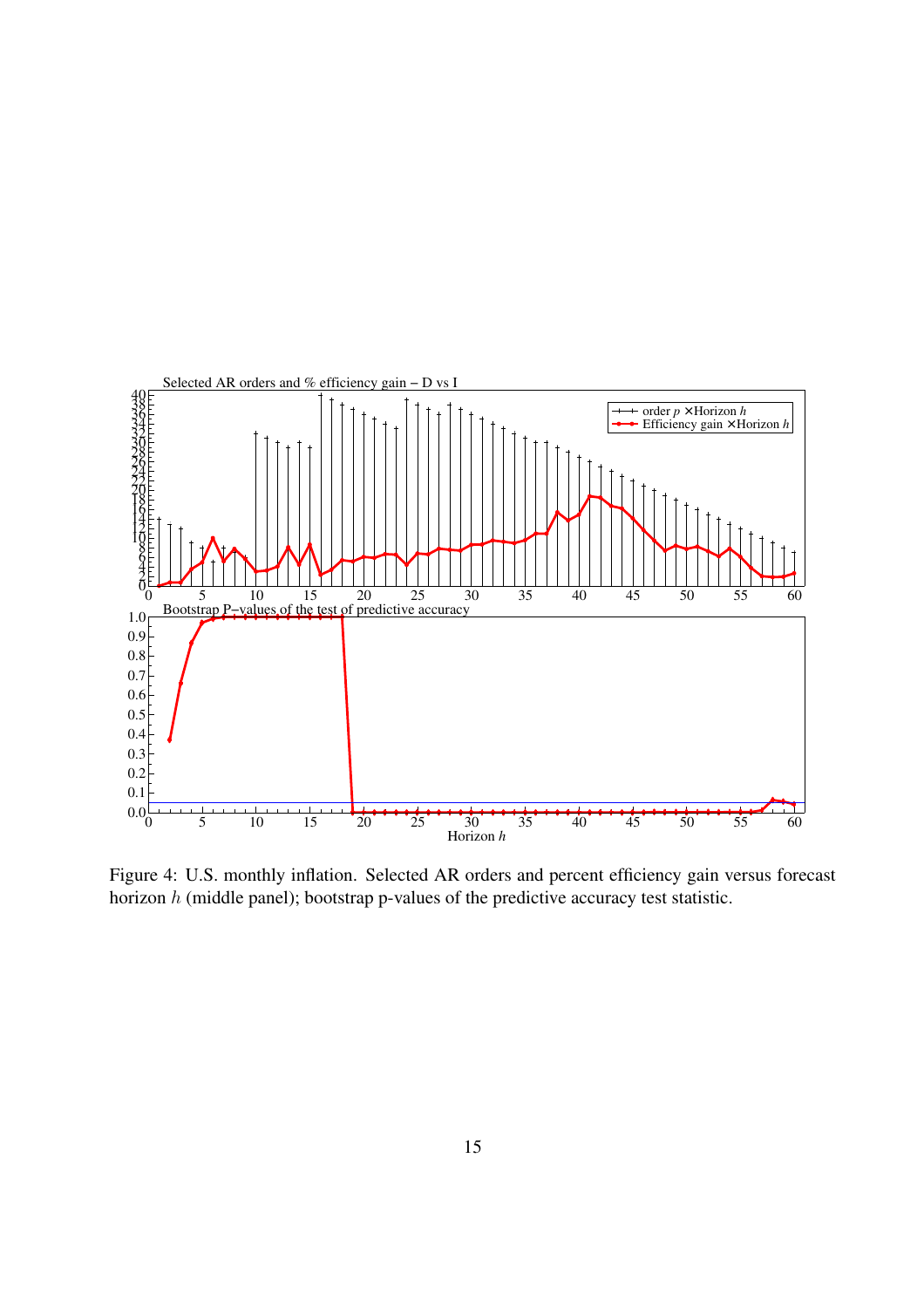

Figure 5: U.S. monthly CPI inflation. Beveridge-Nelson trends and smoothed (two-sided) trends: standard (iterated) decomposition for  $h = 1$  and multistep direct decomposition at horizon  $h = 48$ .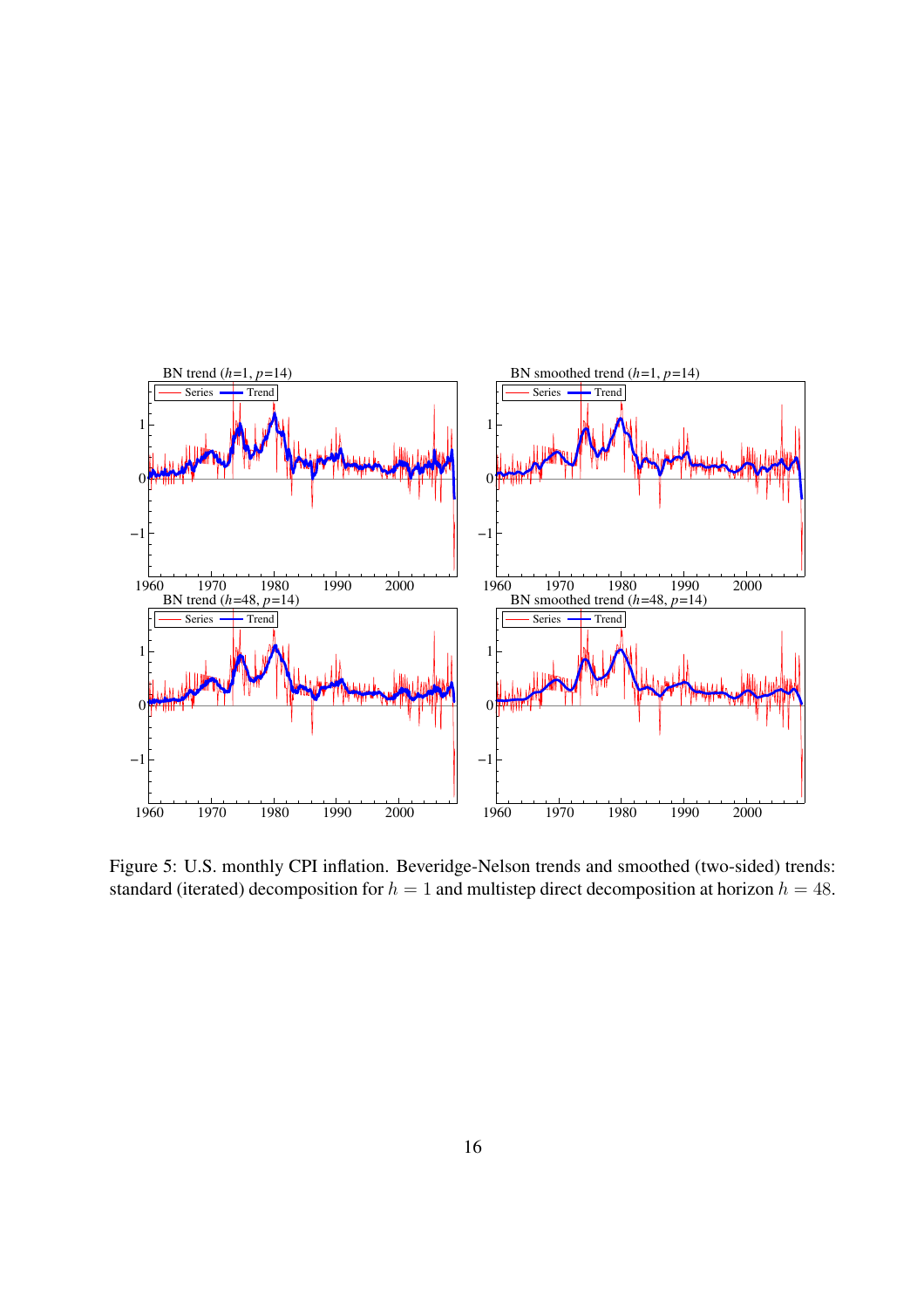Turning to the predictive content of the transitory component with respect to the next period change in inflation, the regression of  $\Delta x_{t+1}$  on the the BN transitory component at time t,  $x_t$  −  $\hat{m}_{it}$ ,  $i = I, D$ , produced the following results, which refer to a few representative cases:

|             | $h = 1, p = 2$  | $h = 1, p = 10$  | $h = 1, p = 20$  |
|-------------|-----------------|------------------|------------------|
| Correlation | $-0.39$         | $-0.50$          | $-0.50$          |
| Coefficient | $-1.01$         | $-0.69$          | $-0.71$          |
| $t$ -value  | $-10.15$        | $-13.95$         | $-13.83$         |
| $R^2$       | 0.15            | 0.26             | 0.25             |
|             |                 |                  |                  |
|             | $h = 48, p = 2$ | $h = 48, p = 10$ | $h = 48, p = 20$ |
| Correlation | $-0.39$         | $-0.51$          | $-0.49$          |
| Coefficient | $-0.63$         | $-0.75$          | $-0.61$          |
| $t$ -value  | $-10.31$        | $-14.38$         | $-13.48$         |
| $R^2$       | 0.15            | 0.27             | 0.24             |
|             |                 |                  |                  |
|             | $h = 60, p = 2$ | $h = 60, p = 10$ | $h = 60, p = 20$ |
| Correlation | $-0.39$         | $-0.51$          | $-0.50$          |
| Coefficient | $-0.66$         | $-0.66$          | $-0.63$          |
| $t$ -value  | $-10.34$        | $-14.11$         | $-13.72$         |
| $R^2$       | 0.15            | 0.26             | 0.25             |

The main evidence is that the transitory component has a large predictive power for the next change in monthly inflation. The best performance is the case  $h = 48, p = 10$ , for which  $R^2 = 0.27$ . Increasing the AR order from a low value ( $p = 2$ ) to a moderately high value  $p = 10$  yields a transitory component with higher predictive content. Increasing the forecast horizon helps improving the performance, but not as dramatically.

It should be noticed that if the true model was IMA(1,1), that is  $\Delta X_t = \epsilon_t + \theta \epsilon_{t-1}$ ,  $|\theta| < 1$ ,  $\epsilon_t \sim$ NID(0,  $\sigma^2$ ), the BN transitory component would be  $\psi_t = -\theta \epsilon_t$ , so that  $\Delta X_{t+1} = -\psi_t + \epsilon_{t+1}$ , which implies  $E[\Delta X_{t+1}\psi_t] = -\theta^2\sigma^2$ , the theoretical regression coefficient is -1, and Corr $(\Delta X_{t+1}, \psi_t)$  =  $\frac{\theta}{\sqrt{1-\theta}}$  $\frac{\theta}{1+\theta^2}$ .

# **7 Conclusive remarks**

The paper has introduced the multistep Beverigde-Nelson decomposition, which is the BN decomposition that arises when the long-run predictions are generated by the direct autoregressive predictor. We have also discussed how to construct a two sided BN decomposition. This result plays a role when the AR model is misspecified, so that minimizing the multistep prediction mean square error is likely to yield more accurate long-run predictions. The components can be validated according to their capability of predicting future growth, as proposed by Cogley (2002) and Nelson (2008).

The application to the U.S. GDP provide strong support to the conclusion by Nelson (2008), that much of the variation is due to permanent shocks, which are largely unpredictable: the BN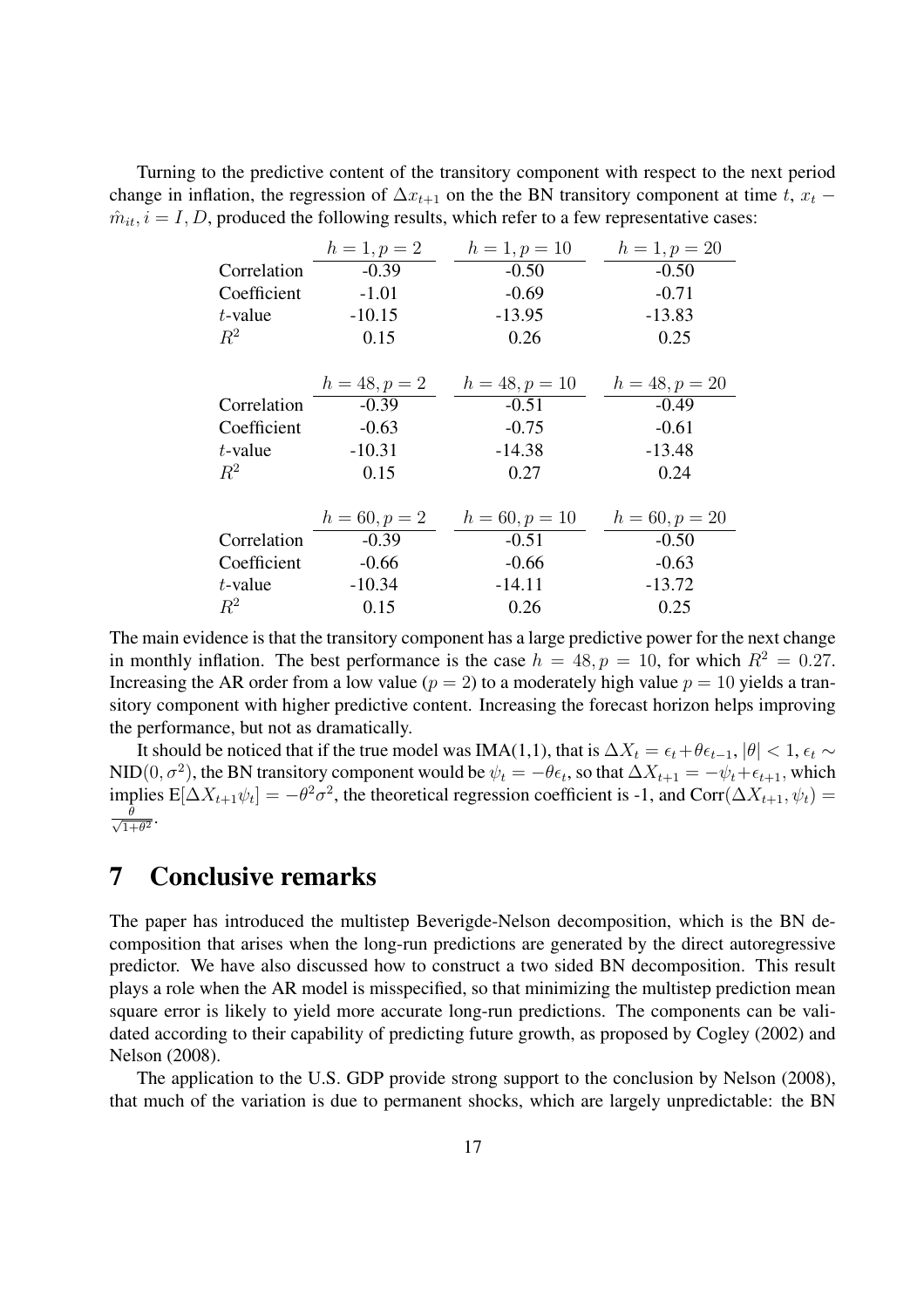transitory component has negligible amplitude and has very low predictive content for the next period GDP growth rate. The multistep decomposition has even less predictive power and there is no statistical support for it.

However, the reverse is true when we consider the U.S. monthly inflation rate, for which about one fourth of the variation of the future changes of the inflation rate is explained by the BN cycle, and the multistep BN components yield more accurate estimates of the true underlying BN components.

# **References**

Bühlmann, P. (1997). Sieve bootstrap for time series. *Bernoulli*, 3, 123–148.

- Bühlmann, P. (2002). Bootstraps for time series. *Statistical Science*, 17, 52–72.
- Bloomfield, P. (1976). *Fourier Analysis of Time Series: An Introduction*. New York: Wiley.
- Bondon, P. (2001). Recursive relations for multistep prediction of a stationary time series. *Journal of Time Series Analysis*, 22, 309–410.
- Brockwell, P.J. and Dahlhaus, P. (2003). Generalized Levinson-Durbin and Burg algorithms. *Journal of Econometrics*, 118, 129-149.
- Brockwell, P.J., Dahlhaus, P. and Trinidade, A. (2005). Modified Burg algorithms for multivariate subset autoregression. *Statistica Sinica*, 15, 197-213.
- Clements, M.P. and Hendry, D.F. (1996). Multi-step estimation for forecasting. *Oxford Bulletin of Economics and Statistics*, 58, 657–684.

Cogley, T. (2002), A simple adaptive measure of core inflation. *Journal of Money Credit and Banking*, 34, 94-113.

- Chevillon, G. (2007). Direct multi-step estimation and forecasting. *Journal of Economic Surveys*, 21, 746-785.
- Cox, D.R. (1961). Prediction by exponentially weighted moving averages and related methods. *Journal of the Royal Statistical Society*, Series B, 23, 414–422.
- Dahlhaus, R. (1988). Small sample effects in time series analysis: a new asymptotic theory and a new estimate. *Annals of Statistics*, 16, 808-841.
- Doornik, J.A. (2006), *Ox. An Object-Oriented Matrix Programming Language*, Timberlake Consultants Press, London.
- Findley, D.F. (1983). On the use of multiple models for multi-period forecasting. *Proceedings of Business and Economic Statistics, American Statistical Association,* 528-531.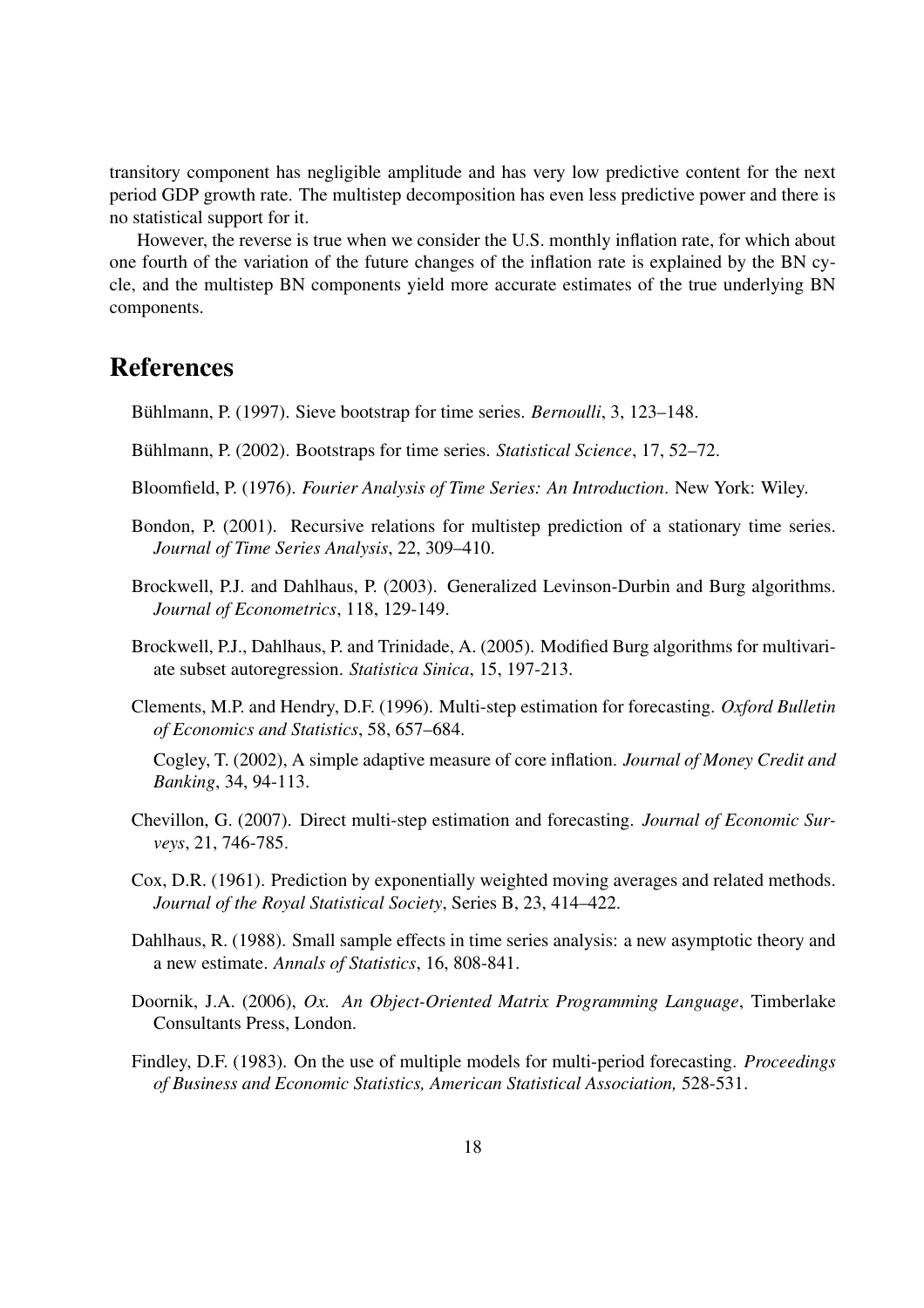- Granger, C. W. J. and Jeon, Y. (2006). Dynamics of model overfitting measured in terms of autoregressive roots. *Journal of Time Series Analysis*, 27, 347-365.
- Granger, C. W. J. and Newbold, P. (1986). *Forecasting Economic Time Series*. Academic Press.
- Harvey, A.C. (1989), *Forecasting, Structural Time Series and the Kalman Filter*, Cambridge University Press, Cambridge, UK.
- Haywood, G. and Tunnicliffe Wilson, G. (1997), Fitting Time Series Models by Minimizing Multistep-ahead Errors: a Frequency Domain Approach, *Journal of the Royal Statistical Society, Series B*, 59, 237–254.
- Hodrick R.J., and Prescott, E.C. (1997). Postwar U.S. Business Cycles: an Empirical Investigation. *Journal of Money, Credit and Banking*, 29, 1-16.
- Hurvich, C.M. and Tsai C.-L. (1997). Selection of a multistep linear predictor for short time series. *Statistica Sinica*, 7, 395–406.
- Ing, C.-K. (2003). Multistep prediction in autoregressive processes. *Econometric Theory*, 19, 254-279.
- Ing, C.-K. (2004). Selecting optimal multistep predictors for autoregressive process of unknown order. *Annals of Statistics*, 32, 693-722.
- Kang, H. (1987). The Tapering Estimation of the First-Order Autoregressive Parameters. *Biometrika*, 74, 643–645.
- Marcellino, M., Stock, J.H. and Watson, M. (2006). A comparison of direct and iterated multistep AR methods for forecasting microeconomic time series. *Journal of Econometrics*, 135, 499-526.
- Morley, J., (2002), A state-space approach to calculating the Beveridge-Nelson decomposition, *Economics Letters* 75, 123-127.
- Morley, J., (2009), The Two Interpretations of the Beveridge-Nelson Decomposition. *Working paper*, Department of Economics, Washington University.
- Morley, J.C., Nelson, C.R. and Zivot E. (2003), Why are the Beveridge-Nelson and unobserved components decompositions of GDP so different? *The Review of Economics and Statistics*, 85, 235-243.
- Nelson, C.R. (2008), The BeveridgeNelson decomposition in retrospect and prospect. *Journal of Econometrics*, 146, 202–206.
- Oh, K.H., E. Zivot, and Creal, D. (2008) The Relationship between the Beveridge-Nelson decomposition and Unobserved Components Models with Correlated Shocks. *Journal of Econometrics*, 146, 207–219.